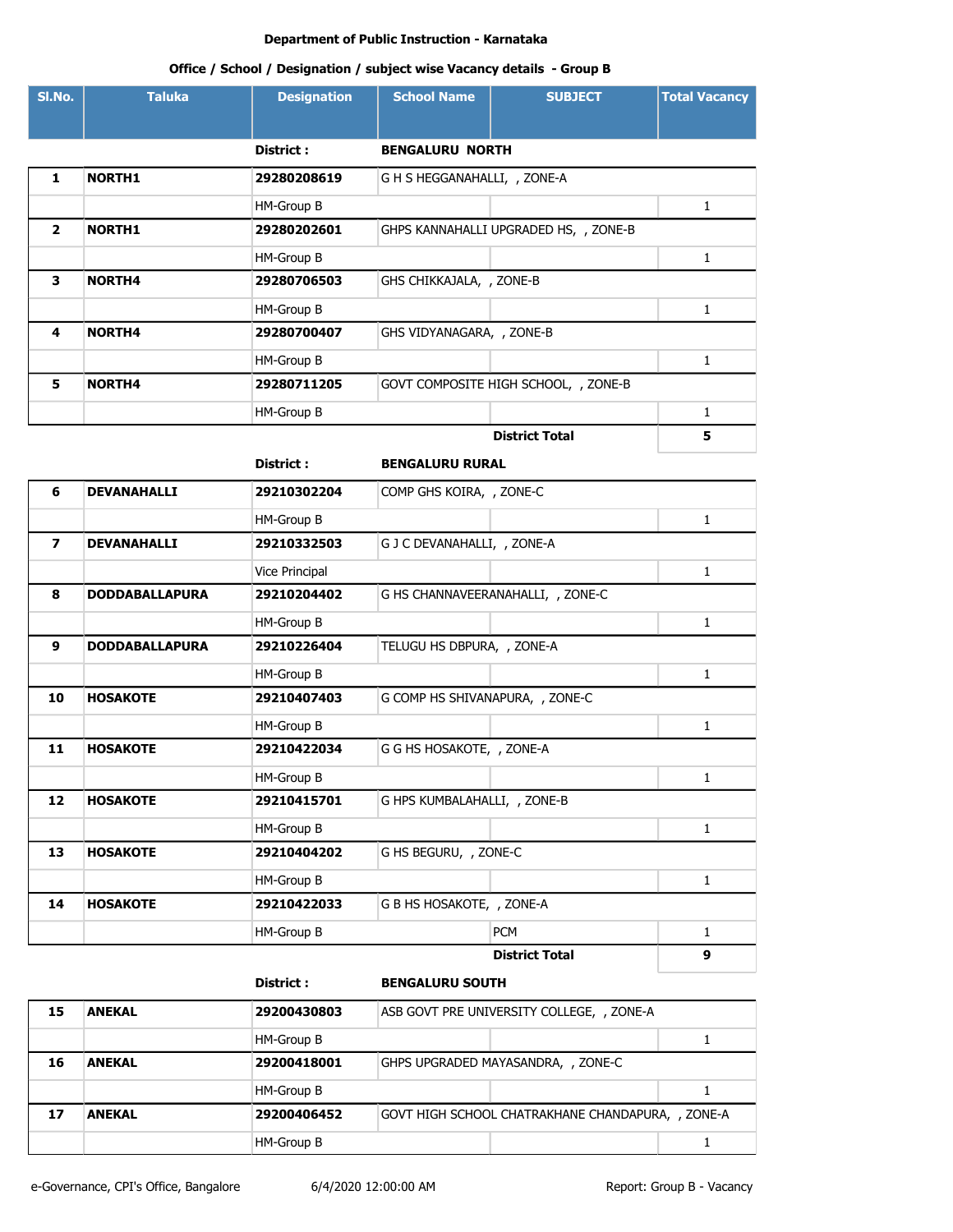# **Office / School / Designation / subject wise Vacancy details - Group B**

| SI.No. | <b>Taluka</b>      | <b>Designation</b> | <b>School Name</b>              | <b>SUBJECT</b>                                       | <b>Total Vacancy</b> |
|--------|--------------------|--------------------|---------------------------------|------------------------------------------------------|----------------------|
|        |                    |                    |                                 |                                                      |                      |
| 18     | <b>ANEKAL</b>      | 29200401119        | GOVT HS SARJAPURA, , ZONE-B     |                                                      |                      |
|        |                    | HM-Group B         |                                 |                                                      | $\mathbf{1}$         |
| 19     | SOUTH <sub>2</sub> | 29200802825        |                                 | GOVT HIGH SCHOOL ARALEPETE T.C.M.RAYANROAD, , ZONE-A |                      |
|        |                    | HM-Group B         |                                 |                                                      | $\mathbf{1}$         |
| 20     | SOUTH <sub>2</sub> | 29200802826        |                                 | GOVT HIGH SCHOOL URDU BARLANETCMRAYANROAD, , ZONE-A  |                      |
|        |                    | HM-Group B         |                                 |                                                      | $\mathbf{1}$         |
| 21     | SOUTH3             | 29200901737        | GHS BERETANA AGRAHARA, , ZONE-A |                                                      |                      |
|        |                    | HM-Group B         |                                 |                                                      | $\mathbf{1}$         |
| 22     | SOUTH3             | 29200904006        |                                 | GHS KONAPPANA AGRAHARA, , ZONE-A                     |                      |
|        |                    | HM-Group B         |                                 |                                                      | $\mathbf{1}$         |
| 23     | SOUTH3             | 29200911303        | GUHS TANK GARDEN, , ZONE-A      |                                                      |                      |
|        |                    | HM-Group B         |                                 |                                                      | $\mathbf{1}$         |
| 24     | SOUTH4             | 29200311755        | GHS DODDAANEKUNDI, , ZONE-A     |                                                      |                      |
|        |                    | HM-Group B         |                                 |                                                      | $\mathbf{1}$         |
| 25     | SOUTH4             | 29200309507        |                                 | GHS KADUSONNAPPANAHALLI, , ZONE-B                    |                      |
|        |                    | HM-Group B         |                                 |                                                      | $\mathbf{1}$         |
| 26     | SOUTH4             | 29200310155        | GJC HOODI, , ZONE-A             |                                                      |                      |
|        |                    | HM-Group B         |                                 |                                                      | 1                    |
| 27     | SOUTH4             | 29200301953        | GJC VARTHURU, , ZONE-A          |                                                      |                      |
|        |                    | HM-Group B         |                                 |                                                      | $\mathbf{1}$         |
|        |                    |                    |                                 | <b>District Total</b>                                | 13                   |

# **District : CHIKKABALLAPURA**

| 28 |                  | 34292900010   | DIET CHIKKABALLAPURA, , ZONE-A                     |   |
|----|------------------|---------------|----------------------------------------------------|---|
|    |                  | Lecturer-DIET | <b>CRAFT-TAILORING</b>                             | 1 |
| 29 | <b>BAGEPALLY</b> | 29290113407   | GOVERNMENT HIGH SCHOOL NALLAGUTTAPALLI, , ZONE-C   |   |
|    |                  | HM-Group B    |                                                    | 1 |
| 30 | <b>BAGEPALLY</b> | 29290112306   | GOVERNMENT HIGH SCHOOL MITTEMARI, , ZONE-C         |   |
|    |                  | HM-Group B    |                                                    | 1 |
| 31 | <b>BAGEPALLY</b> | 29290103013   | GOVERNMENT HIGH SCHOOL CHAKAVELU, , ZONE-C         |   |
|    |                  | HM-Group B    |                                                    | 1 |
| 32 | <b>BAGEPALLY</b> | 29290109103   | GOVERNMENT HIGH SCHOOL KANAGAMAKALAPALLI, , ZONE-C |   |
|    |                  | HM-Group B    |                                                    | 1 |
| 33 | <b>BAGEPALLY</b> | 29290112005   | GOVERNMENT HIGH SCHOOL MARGANUKUNTE, , ZONE-C      |   |
|    |                  | HM-Group B    |                                                    | 1 |
| 34 | <b>BAGEPALLY</b> | 29290115008   | GOVERNMENT HIGH SCHOOL PALYAKERE, , ZONE-C         |   |
|    |                  | HM-Group B    |                                                    | 1 |
| 35 | <b>BAGEPALLY</b> | 29290123602   | GOVERNMENT GIRLS HIGH SCHOOL BAGEPALLI, , ZONE-A   |   |
|    |                  | HM-Group B    |                                                    | 1 |
| 36 | <b>BAGEPALLY</b> | 29290106908   | GOVERNMENT HIGH SCHOOL GULUR, , ZONE-C             |   |
|    |                  | HM-Group B    |                                                    | 1 |
|    |                  |               |                                                    |   |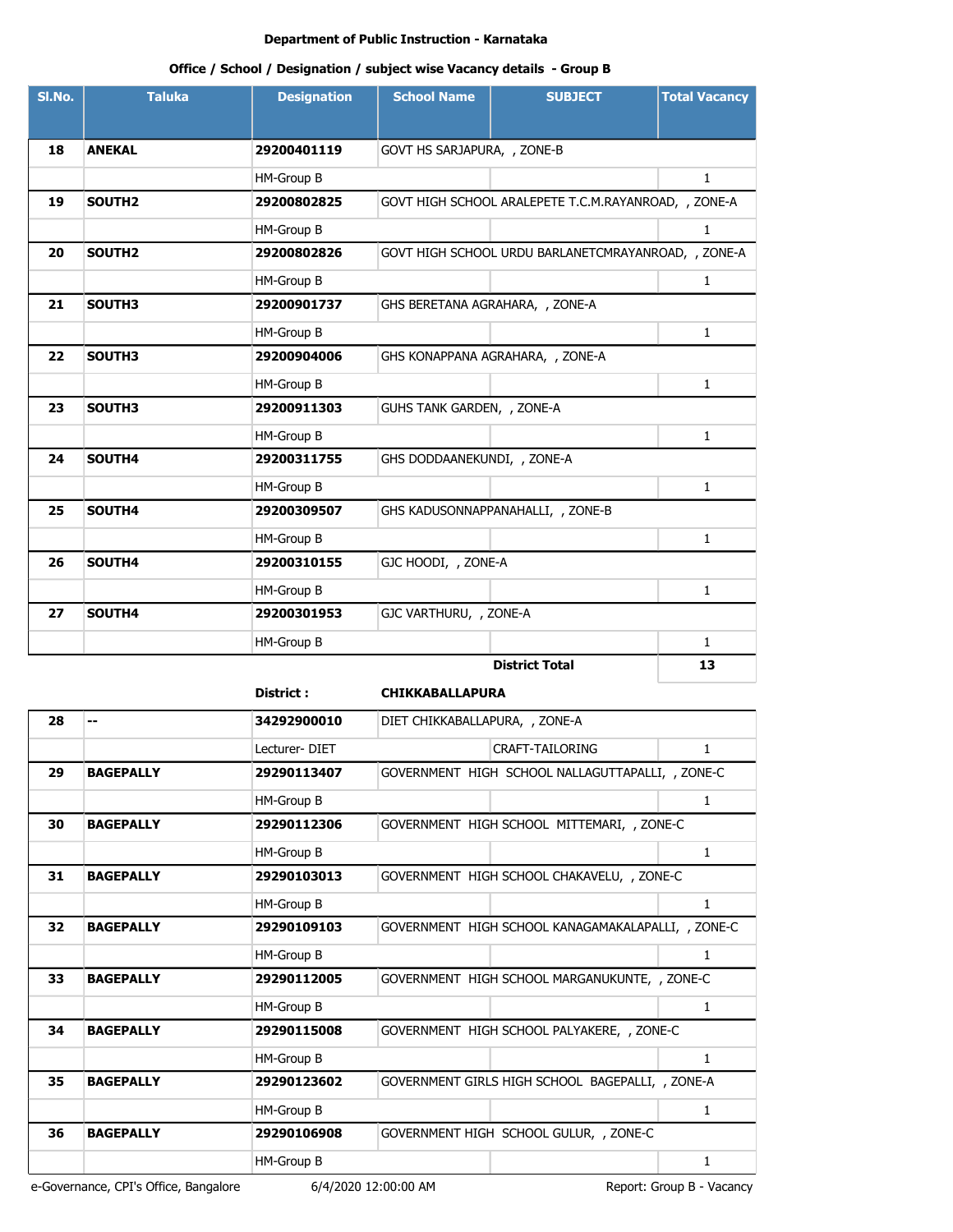| SI.No. | <b>Taluka</b>         | <b>Designation</b> | <b>School Name</b>             | <b>SUBJECT</b>                                      | <b>Total Vacancy</b> |
|--------|-----------------------|--------------------|--------------------------------|-----------------------------------------------------|----------------------|
|        |                       |                    |                                |                                                     |                      |
| 37     | <b>BAGEPALLY</b>      | 29290115510        |                                | GOVERNMENT HIGH SCHOOL PATHAPALYA, , ZONE-C         |                      |
|        |                       | HM-Group B         |                                |                                                     | $\mathbf{1}$         |
| 38     | <b>BAGEPALLY</b>      | 29290119901        |                                | GOVERNMENT HIGH SCHOOL THIMAMPALLI, , ZONE-C        |                      |
|        |                       | HM-Group B         |                                |                                                     | $\mathbf{1}$         |
| 39     | <b>BAGEPALLY</b>      | 29290102011        |                                | GOVERNMENT HIGH SCHOOL BILLUR, , ZONE-C             |                      |
|        |                       | HM-Group B         |                                |                                                     | $\mathbf{1}$         |
| 40     | <b>BAGEPALLY</b>      | 29290103418        |                                | GOVERNMENT HIGH SCHOOL CHELUR, , ZONE-C             |                      |
|        |                       | HM-Group B         |                                |                                                     | $\mathbf{1}$         |
| 41     | <b>BAGEPALLY</b>      | 29290106007        |                                | GOVERNMENT HIGH SCHOOL GANTAMVARIPALLI, , ZONE-B    |                      |
|        |                       | HM-Group B         |                                |                                                     | 1                    |
| 42     | <b>BAGEPALLY</b>      | 29290100203        |                                | GOVERNMENT HIGH SCHOOL ACHAGANAPALLI, , ZONE-C      |                      |
|        |                       | HM-Group B         |                                |                                                     | $\mathbf{1}$         |
| 43     | <b>BAGEPALLY</b>      | 29290115210        |                                | GOVERNMENT HIGH SCHOOL PARAGODU, , ZONE-C           |                      |
|        |                       | HM-Group B         |                                |                                                     | $\mathbf{1}$         |
| 44     | <b>BAGEPALLY</b>      | 29290119110        |                                | GOVERNMENT HIGH SCHOOL SOMANATHAPURA, , ZONE-C      |                      |
|        |                       | HM-Group B         |                                |                                                     | 1                    |
| 45     | <b>BAGEPALLY</b>      | 29290123103        |                                | GOVERNMENT URDU HIGH SCHOOL BAGEPALLI, , ZONE-A     |                      |
|        |                       | HM-Group B         |                                |                                                     | 1                    |
| 46     | <b>CHIKKABALLAPUR</b> | 29290327401        | GJC CHICKABALLAPUR, , ZONE-A   |                                                     |                      |
|        |                       | HM-Group B         |                                |                                                     | $\mathbf{1}$         |
| 47     | <b>CHINTAMANI</b>     | 29290409604        | GHS DODDAGANJUR, , ZONE-B      |                                                     |                      |
|        |                       | HM-Group B         |                                |                                                     | $\mathbf{1}$         |
| 48     | <b>CHINTAMANI</b>     | 29290428202        | GHS NANDANAHOSAHALLI, , ZONE-C |                                                     |                      |
|        |                       | HM-Group B         |                                |                                                     | 1                    |
| 49     | <b>CHINTAMANI</b>     | 29290440502        | GHS NEW HIGH SCHOOL, , ZONE-A  |                                                     |                      |
|        |                       | HM-Group B         |                                |                                                     | 1                    |
| 50     | <b>CHINTAMANI</b>     | 29290436203        | GHS YAGAVAKOTE, , ZONE-C       |                                                     |                      |
|        |                       | HM-Group B         |                                |                                                     | $\mathbf{1}$         |
| 51     | <b>CHINTAMANI</b>     | 29290401605        |                                | GOVERNMENT HIGH SCHOOL ANOOR, , ZONE-C              |                      |
|        |                       | HM-Group B         |                                |                                                     | $\mathbf{1}$         |
| 52     | <b>CHINTAMANI</b>     | 29290404904        |                                | GOVERNMENT HIGH SCHOOL BOORAGAMAKALAHALLI, , ZONE-B |                      |
|        |                       | HM-Group B         |                                |                                                     | 1                    |
| 53     | <b>CHINTAMANI</b>     | 29290415202        |                                | GOVERNMENT HIGH SCHOOL HIREKATTIGENAHALLI, , ZONE-C |                      |
|        |                       | HM-Group B         |                                |                                                     | 1                    |
| 54     | <b>GOWRIBIDANUR</b>   | 29290524001        | GGHS KOTE, , ZONE-A            |                                                     |                      |
|        |                       | HM-Group B         |                                |                                                     | $\mathbf{1}$         |
| 55     | <b>GOWRIBIDANUR</b>   | 29290520701        | GHPS SONNAGANAHALLI, , ZONE-C  |                                                     |                      |
|        |                       | HM-Group B         |                                |                                                     | 1                    |
| 56     | <b>GOWRIBIDANUR</b>   | 29290506303        | GHS GEDARE, , ZONE-C           |                                                     |                      |
|        |                       | HM-Group B         |                                |                                                     | $\mathbf{1}$         |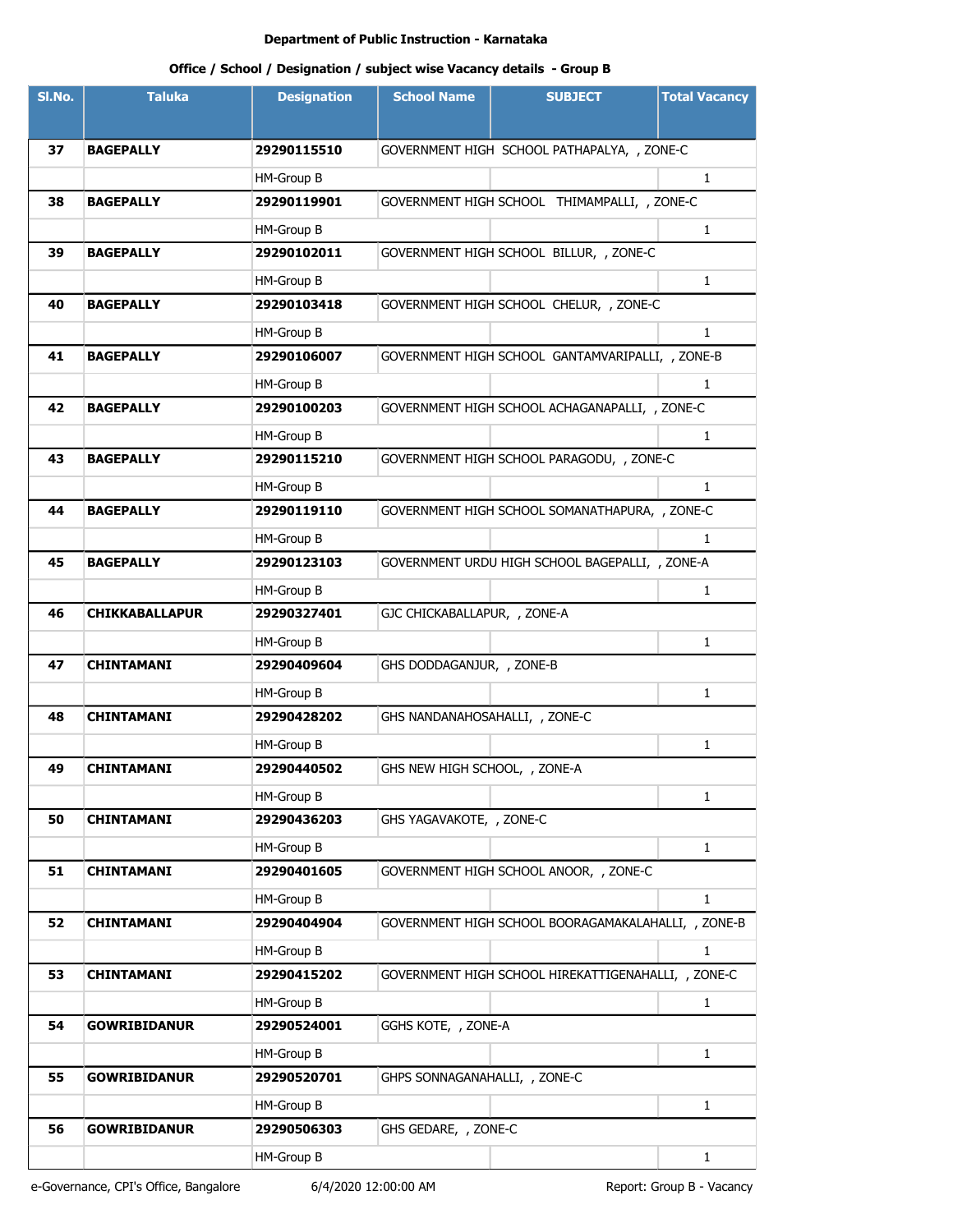| SI.No. | <b>Taluka</b>       | <b>Designation</b> | <b>School Name</b>               | <b>SUBJECT</b>                        | <b>Total Vacancy</b> |
|--------|---------------------|--------------------|----------------------------------|---------------------------------------|----------------------|
|        |                     |                    |                                  |                                       |                      |
| 57     | <b>GOWRIBIDANUR</b> | 29290508005        | GHS H NAGASANDRA, , ZONE-B       |                                       |                      |
|        |                     | HM-Group B         |                                  |                                       | 1                    |
| 58     | <b>GOWRIBIDANUR</b> | 29290513705        | GHS KURUDI, , ZONE-C             |                                       |                      |
|        |                     | HM-Group B         |                                  |                                       | 1                    |
| 59     | <b>GOWRIBIDANUR</b> | 29290514906        | GHS MANCHENAHALLI, , ZONE-C      |                                       |                      |
|        |                     | HM-Group B         |                                  |                                       | 1                    |
| 60     | <b>GOWRIBIDANUR</b> | 29290516805        | GHS NAGARAGERE, , ZONE-C         |                                       |                      |
|        |                     | HM-Group B         |                                  |                                       | 1                    |
| 61     | <b>GOWRIBIDANUR</b> | 29290519202        | GHS RAMAPURA, , ZONE-C           |                                       |                      |
|        |                     | HM-Group B         |                                  |                                       | 1                    |
| 62     | <b>GOWRIBIDANUR</b> | 29290500607        |                                  | GOVT HIGH SCHOOL ALIPURA, , ZONE-C    |                      |
|        |                     | HM-Group B         |                                  |                                       | 1                    |
| 63     | <b>GOWRIBIDANUR</b> | 29290516403        | GOVT HIGH SCHOOL MELYA, , ZONE-C |                                       |                      |
|        |                     | HM-Group B         |                                  |                                       | $\mathbf{1}$         |
| 64     | <b>GOWRIBIDANUR</b> | 29290500405        |                                  | GOVT HIGH SCHOOLALAKAPURA, , ZONE-B   |                      |
|        |                     | HM-Group B         |                                  |                                       | 1                    |
| 65     | <b>GUDIBANDA</b>    | 29290611706        |                                  | ADARSHA VIDYALAYA GUDIBANDE, , ZONE-C |                      |
|        |                     | HM-Group B         |                                  |                                       | $\mathbf{1}$         |
| 66     | <b>GUDIBANDA</b>    | 29290610901        | GGHS GUDIBANDA, , ZONE-A         |                                       |                      |
|        |                     | HM-Group B         |                                  |                                       | $\mathbf{1}$         |
| 67     | <b>GUDIBANDA</b>    | 29290603803        | GHS HAMPASANDRA, , ZONE-C        |                                       |                      |
|        |                     | HM-Group B         |                                  |                                       | 1                    |
| 68     | <b>GUDIBANDA</b>    | 29290607305        | GHS MACHAHALLI, , ZONE-C         |                                       |                      |
|        |                     | HM-Group B         |                                  |                                       | 1                    |
| 69     | <b>GUDIBANDA</b>    | 29290608705        | GHS SOMENAHALLI, , ZONE-C        |                                       |                      |
|        |                     | HM-Group B         |                                  |                                       | $\mathbf{1}$         |
| 70     | <b>GUDIBANDA</b>    | 29290609102        | GHS THIRUMANI, , ZONE-C          |                                       |                      |
|        |                     | HM-Group B         |                                  |                                       | $\mathbf{1}$         |
| 71     | <b>GUDIBANDA</b>    | 29290609302        | GHS ULLODU, , ZONE-C             |                                       |                      |
|        |                     | HM-Group B         |                                  |                                       | $\mathbf{1}$         |
| 72     | <b>GUDIBANDA</b>    | 29290610205        | GHS YALLODU, , ZONE-C            |                                       |                      |
|        |                     | HM-Group B         |                                  |                                       | $\mathbf{1}$         |
| 73     | <b>GUDIBANDA</b>    | 29290610902        | GJC GUDIBANDA, , ZONE-A          |                                       |                      |
|        |                     | HM-Group B         |                                  |                                       | $\mathbf{1}$         |
| 74     | <b>SIDLAGHATTA</b>  | 29291101104        | GHS ANEMADAGU, , ZONE-C          |                                       |                      |
|        |                     | HM-Group B         |                                  |                                       | $\mathbf{1}$         |
| 75     | <b>SIDLAGHATTA</b>  | 29291103208        | GHS BASETTIHALLI, , ZONE-C       |                                       |                      |
|        |                     | HM-Group B         |                                  |                                       | $\mathbf{1}$         |
| 76     | <b>SIDLAGHATTA</b>  | 29291108907        | GHS GANJIGUNTE, , ZONE-C         |                                       |                      |
|        |                     | HM-Group B         |                                  |                                       | $\mathbf{1}$         |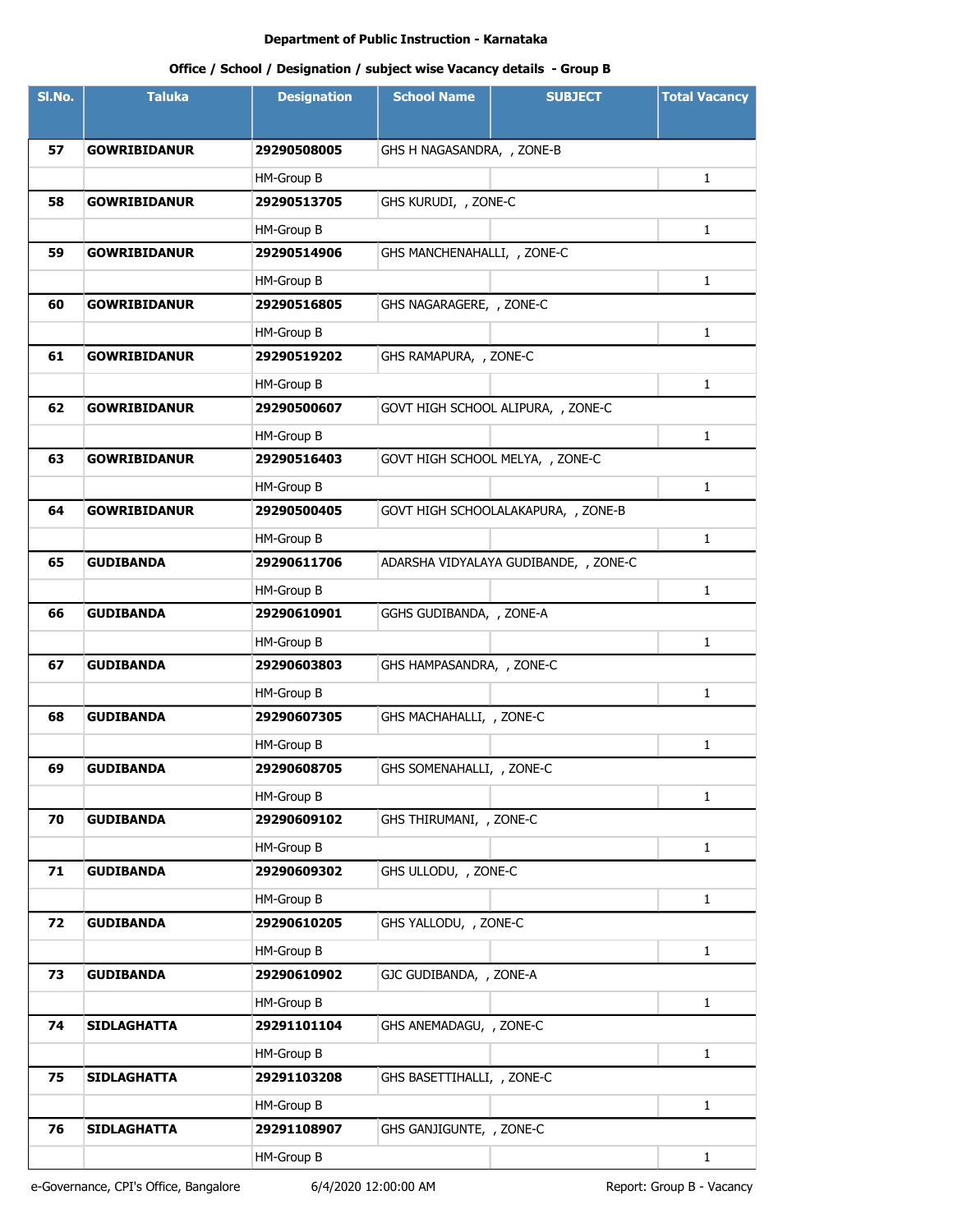| Office / School / Designation / subject wise Vacancy details - Group B |  |
|------------------------------------------------------------------------|--|
|------------------------------------------------------------------------|--|

| SI.No. | <b>Taluka</b>      | <b>Designation</b> | <b>School Name</b>           | <b>SUBJECT</b>                                     | <b>Total Vacancy</b> |
|--------|--------------------|--------------------|------------------------------|----------------------------------------------------|----------------------|
|        |                    |                    |                              |                                                    |                      |
| 77     | <b>SIDLAGHATTA</b> | 29291112505        | GHS JANGAMAKOTE, , ZONE-C    |                                                    |                      |
|        |                    | HM-Group B         |                              |                                                    | $\mathbf{1}$         |
| 78     | <b>SIDLAGHATTA</b> | 29291126004        | GHS THIMMASANDRA E, , ZONE-C |                                                    |                      |
|        |                    | HM-Group B         |                              |                                                    | $\mathbf{1}$         |
| 79     | <b>SIDLAGHATTA</b> | 29291133201        |                              | GOVERNMENT HIGH SCHOOL DYAVAPPANAGUDI, , ZONE-C    |                      |
|        |                    | HM-Group B         |                              |                                                    | 1                    |
| 80     | <b>SIDLAGHATTA</b> | 29291116502        |                              | GOVERNMENT HIGH SCHOOL KUNDALAGURKI, , ZONE-C      |                      |
|        |                    | HM-Group B         |                              |                                                    | $\mathbf{1}$         |
| 81     | <b>SIDLAGHATTA</b> | 29291119502        |                              | GOVERNMENT HIGH SCHOOL MUTHUR, , ZONE-C            |                      |
|        |                    | HM-Group B         |                              |                                                    | $\mathbf{1}$         |
| 82     | <b>SIDLAGHATTA</b> | 29291121002        |                              | GOVERNMENT HIGH SCHOOL PALICHERLU, , ZONE-C        |                      |
|        |                    | HM-Group B         |                              |                                                    | $\mathbf{1}$         |
| 83     | <b>SIDLAGHATTA</b> | 29291126303        |                              | GOVERNMENT HIGH SCHOOL THUMMANA HALLI, , ZONE-C    |                      |
|        |                    | HM-Group B         |                              |                                                    | $\mathbf{1}$         |
| 84     | <b>SIDLAGHATTA</b> | 29291107501        | THEKAHALLI, , ZONE-C         | GOVERNMENT HIGHER PRIMARY SCHOOL HIGH SCHOOL DODDA |                      |
|        |                    | HM-Group B         |                              |                                                    | $\mathbf{1}$         |
| 85     | <b>SIDLAGHATTA</b> | 29291128634        | GUHS SIDLAGHATTA, , ZONE-A   |                                                    |                      |
|        |                    | HM-Group B         |                              |                                                    | $\mathbf{1}$         |
|        |                    |                    |                              | <b>District Total</b>                              | 58                   |
|        |                    | District :         | CUTTD A DUDCA                |                                                    |                      |

|    |                   | <b>District :</b> | <b>CHITRADURGA</b>                           |              |
|----|-------------------|-------------------|----------------------------------------------|--------------|
| 86 | <b>CHALLAKERE</b> | 29130212402       | GHPS KAMASAMUDRA, , ZONE-C                   |              |
|    |                   | HM-Group B        |                                              | 1            |
| 87 | <b>CHALLAKERE</b> | 29130221901       | GHS P MAHADEVAURA, , ZONE-C                  |              |
|    |                   | HM-Group B        |                                              | 1            |
| 88 | <b>CHALLAKERE</b> | 29130201106       | GHS R-LAMBHANI HATTY, , ZONE-B               |              |
|    |                   | HM-Group B        |                                              | $\mathbf{1}$ |
| 89 | <b>CHALLAKERE</b> | 29130202603       | GHS THIMMAPPAIAHNAHALLY, , ZONE-C            |              |
|    |                   | HM-Group B        |                                              | $\mathbf{1}$ |
| 90 | <b>CHALLAKERE</b> | 29130212101       | GOVERNMENT HIGH SCHOOL KAPARAHALLY, , ZONE-C |              |
|    |                   | HM-Group B        |                                              | $\mathbf{1}$ |
| 91 | <b>CHALLAKERE</b> | 29130207806       | GOVERNMENT HIGH SCHOOL OBALAPURA, , ZONE-C   |              |
|    |                   | HM-Group B        |                                              | $\mathbf{1}$ |
| 92 | <b>CHALLAKERE</b> | 29130223302       | GOVERNMENT HTTGHS CHALLAKERE, , ZONE-A       |              |
|    |                   | HM-Group B        |                                              | 1            |
| 93 | <b>HIRIYUR</b>    | 29130300503       | GHS MD.KOTE, , ZONE-C                        |              |
|    |                   | HM-Group B        |                                              | 1            |
| 94 | <b>HIRIYUR</b>    | 29130306007       | GHS KHANDENAHALLI, , ZONE-C                  |              |
|    |                   | HM-Group B        |                                              | 1            |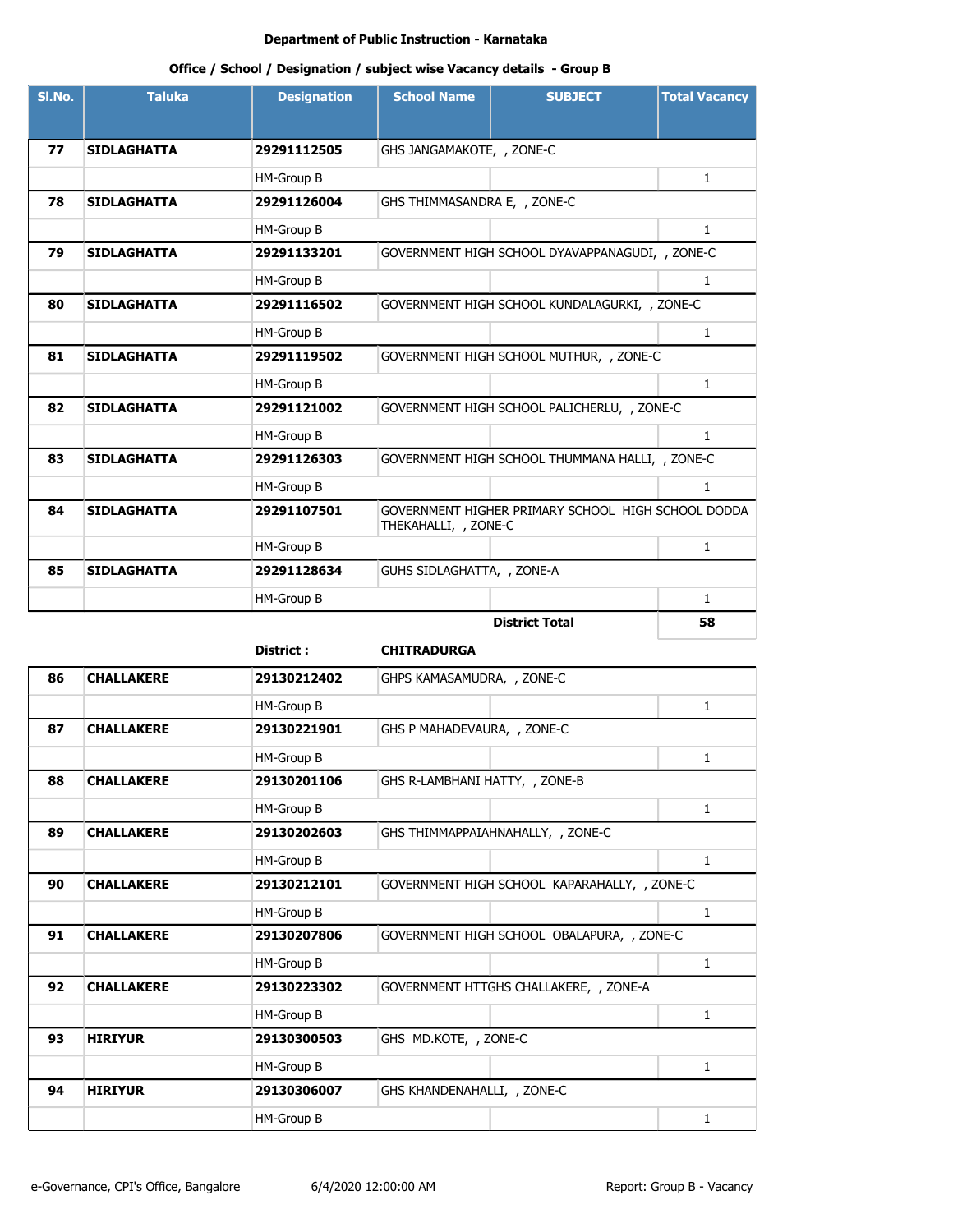#### **Office / School / Designation / subject wise Vacancy details - Group B**

| SI.No. | <b>Taluka</b>     | <b>Designation</b> | <b>School Name</b>      | <b>SUBJECT</b>                                      | <b>Total Vacancy</b> |
|--------|-------------------|--------------------|-------------------------|-----------------------------------------------------|----------------------|
|        |                   |                    |                         |                                                     |                      |
| 95     | <b>HIRIYUR</b>    | 29130307302        | GHS V.K GUDDA, , ZONE-C |                                                     |                      |
|        |                   | HM-Group B         |                         |                                                     |                      |
| 96     | <b>MOLAKALMUR</b> | 29130612604        |                         | GOVERNMENT GIRLS HIGH SCHOOL, , ZONE-A              |                      |
|        |                   | HM-Group B         |                         |                                                     |                      |
| 97     | <b>MOLAKALMUR</b> | 29130605204        |                         | GOVERNMNET HIGH SCHOOL JAGIR BUDDENAHALLI, , ZONE-C |                      |
|        |                   | HM-Group B         |                         |                                                     |                      |
|        |                   |                    |                         | <b>District Total</b>                               | 12                   |

# **District : DAVANAGERE 98 -- 34291400015** DIET DAVANAGERE, , ZONE-A Lecturer- DIET 2 **99 CHANNAGIRI 29140121903** GHS-AJJIHALLI, , ZONE-B HM-Group B 1 **100 CHANNAGIRI 29140102104** GHS-BELALAGERE, , ZONE-C HM-Group B 1 **101 CHANNAGIRI 29140104604** GHS-CHIRADONI, , ZONE-C HM-Group B 1 **102 CHANNAGIRI 29140106302** GHS-GUDDADA KOMARANAHALLI, , ZONE-C HM-Group B 1 **103 CHANNAGIRI 29140101809** GHSURDU-BASAVAPATTANA, , ZONE-C HM-Group B 1 **104 DAVANAGERE(S) 29140309527** GHPS UPGRADED H.S-NITTUVALLIRMSA, , ZONE-A HM-Group B 1 **105 HARIHARA 29140404204** GHS - K.N. HALLI, , ZONE-C HM-Group B 2 1 **106 HARIHARA 29140407203** GHS - SARATHI, , ZONE-C HM-Group B 2 1 **107 HARIHARA 29140400407** GJC - BHANUVALLI, , ZONE-C Vice Principal 1 and 1 and 1 and 1 and 1 and 1 and 1 and 1 and 1 and 1 and 1 and 1 and 1 and 1 and 1 and 1 and 1 and 1 and 1 and 1 and 1 and 1 and 1 and 1 and 1 and 1 and 1 and 1 and 1 and 1 and 1 and 1 and 1 and 1 and 1 a **108 HONNALI 29140505102** GHPSURDUUPGRADED H.S-SASVEHALLIRMSA, , ZONE-C HM-Group B 2 1 **109 HONNALI 29140501402** GHS - KENCHIKOPPA, , ZONE-C HM-Group B 1 **110 HONNALI 29140506403** GHS - LINGAPURA, , ZONE-C HM-Group B 1 **111 HONNALI 29140501802** GHS-KATHIGE, , ZONE-C HM-Group B 1 **112 HONNALI 29140504002** GHS-MUKTHENAHALLI, , ZONE-C HM-Group B 1 **113 HONNALI 29140513405** GJC - HONNALI, , ZONE-A Vice Principal 1 and 1 and 1 and 1 and 1 and 1 and 1 and 1 and 1 and 1 and 1 and 1 and 1 and 1 and 1 and 1 and 1 and 1 and 1 and 1 and 1 and 1 and 1 and 1 and 1 and 1 and 1 and 1 and 1 and 1 and 1 and 1 and 1 and 1 and 1 a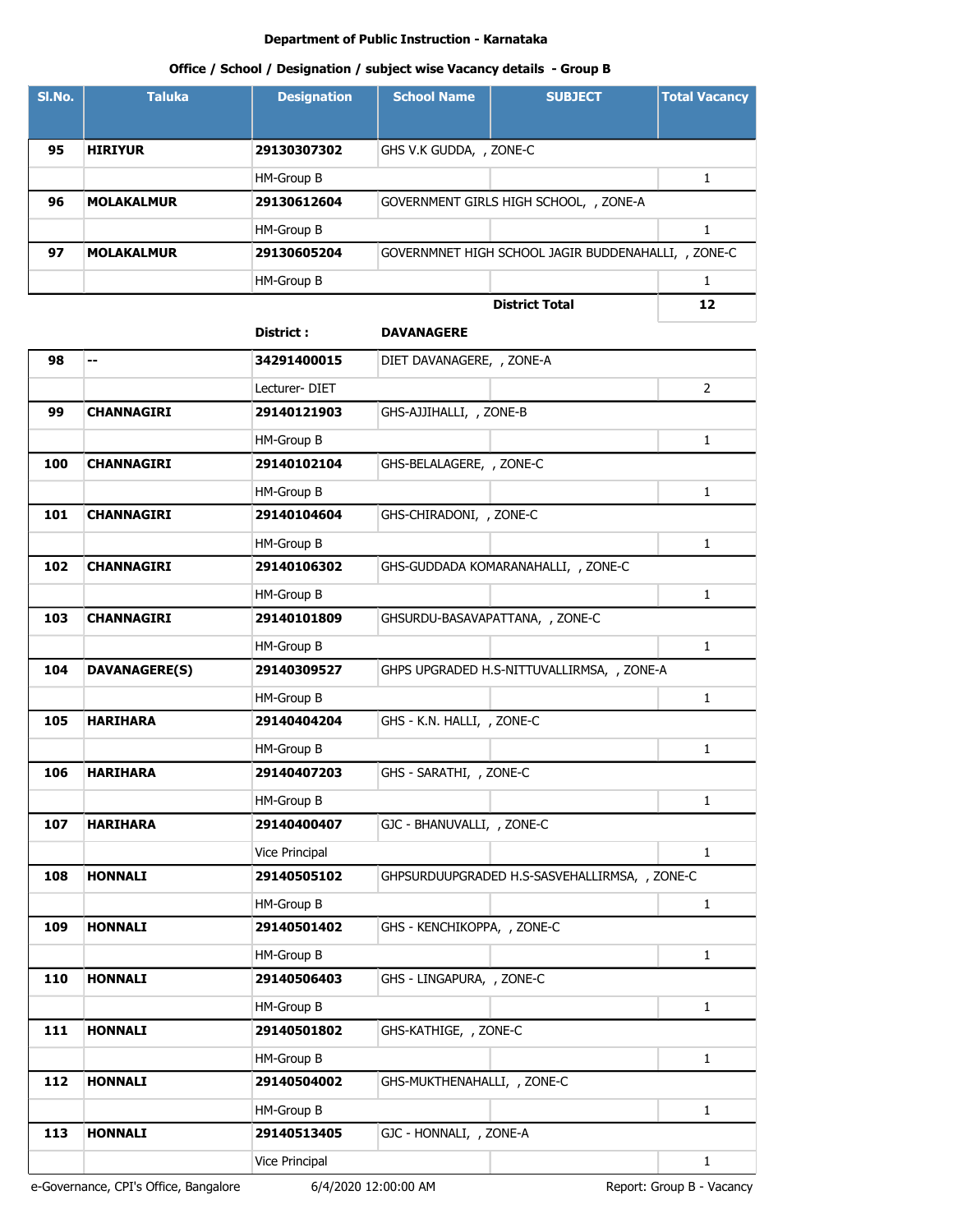# **Office / School / Designation / subject wise Vacancy details - Group B**

| SI.No. | <b>Taluka</b>  | <b>Designation</b> | <b>School Name</b>              | <b>SUBJECT</b>                       | <b>Total Vacancy</b> |
|--------|----------------|--------------------|---------------------------------|--------------------------------------|----------------------|
|        |                |                    |                                 |                                      |                      |
| 114    | <b>HONNALI</b> | 29140505106        |                                 | GOVT PU COLLEGE SASVEHALLI, , ZONE-C |                      |
|        |                | Vice Principal     |                                 |                                      | 1                    |
| 115    | <b>JAGALUR</b> | 29140603502        | GHS - DIDDIGI, , ZONE-C         |                                      |                      |
|        |                | HM-Group B         |                                 |                                      | $\mathbf{1}$         |
| 116    | <b>JAGALUR</b> | 29140610202        | GHS - MARIKUNTE, , ZONE-C       |                                      |                      |
|        |                | HM-Group B         |                                 |                                      | 1                    |
| 117    | <b>JAGALUR</b> | 29140609302        | GHS - MEDIKERANAHALLI, , ZONE-C |                                      |                      |
|        |                | HM-Group B         |                                 |                                      | 1                    |
| 118    | <b>JAGALUR</b> | 29140613802        | GHS - THORANAGATTE, , ZONE-C    |                                      |                      |
|        |                | HM-Group B         |                                 |                                      | 1                    |
| 119    | <b>JAGALUR</b> | 29140603602        |                                 | GHS DODDABOMMANAHALLI, , ZONE-C      |                      |
|        |                | HM-Group B         |                                 |                                      | 1                    |
|        |                |                    |                                 | <b>District Total</b>                | 23                   |

|     |                    | District :  | <b>KOLAR</b>                          |              |
|-----|--------------------|-------------|---------------------------------------|--------------|
| 120 | <b>BANGARAPETE</b> | 29190218501 | GHPS KANUMANAHALLI RMSA UPG, , ZONE-C |              |
|     |                    | HM-Group B  |                                       | $\mathbf{1}$ |
| 121 | <b>BANGARAPETE</b> | 29190229601 | GHPS PARAVANAHALLI RMSA UPG, , ZONE-C |              |
|     |                    | HM-Group B  |                                       | $\mathbf{1}$ |
| 122 | <b>BANGARAPETE</b> | 29190236102 | GHPS RAMASAGARA RMSA UPG, , ZONE-C    |              |
|     |                    | HM-Group B  |                                       | $\mathbf{1}$ |
| 123 | <b>BANGARAPETE</b> | 29190240402 | GHS BADAMAKANAHALLI, , ZONE-C         |              |
|     |                    | HM-Group B  |                                       | $\mathbf{1}$ |
| 124 | <b>BANGARAPETE</b> | 29190201608 | GHS BALAMANDE, , ZONE-C               |              |
|     |                    | HM-Group B  |                                       | $\mathbf{1}$ |
| 125 | <b>BANGARAPETE</b> | 29190240001 | GHS BANGARATIRUPATHI, , ZONE-C        |              |
|     |                    | HM-Group B  |                                       | $\mathbf{1}$ |
| 126 | <b>BANGARAPETE</b> | 29190203410 | GHS BETHAMANGALA, , ZONE-C            |              |
|     |                    | HM-Group B  |                                       | $\mathbf{1}$ |
| 127 | <b>BANGARAPETE</b> | 29190210203 | GHS DODDA PONNANDAHALLI, , ZONE-C     |              |
|     |                    | HM-Group B  |                                       | $\mathbf{1}$ |
| 128 | <b>BANGARAPETE</b> | 29190212703 | GHS GULLAHALLI, , ZONE-C              |              |
|     |                    | HM-Group B  |                                       | $\mathbf{1}$ |
| 129 | <b>BANGARAPETE</b> | 29190214304 | GHS HULKUR, , ZONE-C                  |              |
|     |                    | HM-Group B  |                                       | $\mathbf{1}$ |
| 130 | <b>BANGARAPETE</b> | 29190218702 | GHS KARADAGURU, , ZONE-C              |              |
|     |                    | HM-Group B  |                                       | $\mathbf{1}$ |
| 131 | <b>BANGARAPETE</b> | 29190222504 | GHS KYASAMBALLI, , ZONE-C             |              |
|     |                    | HM-Group B  |                                       | $\mathbf{1}$ |
| 132 | <b>BANGARAPETE</b> | 29190205004 | GJC BUDIKOTE, , ZONE-C                |              |
|     |                    | HM-Group B  |                                       | 1            |
|     |                    |             |                                       |              |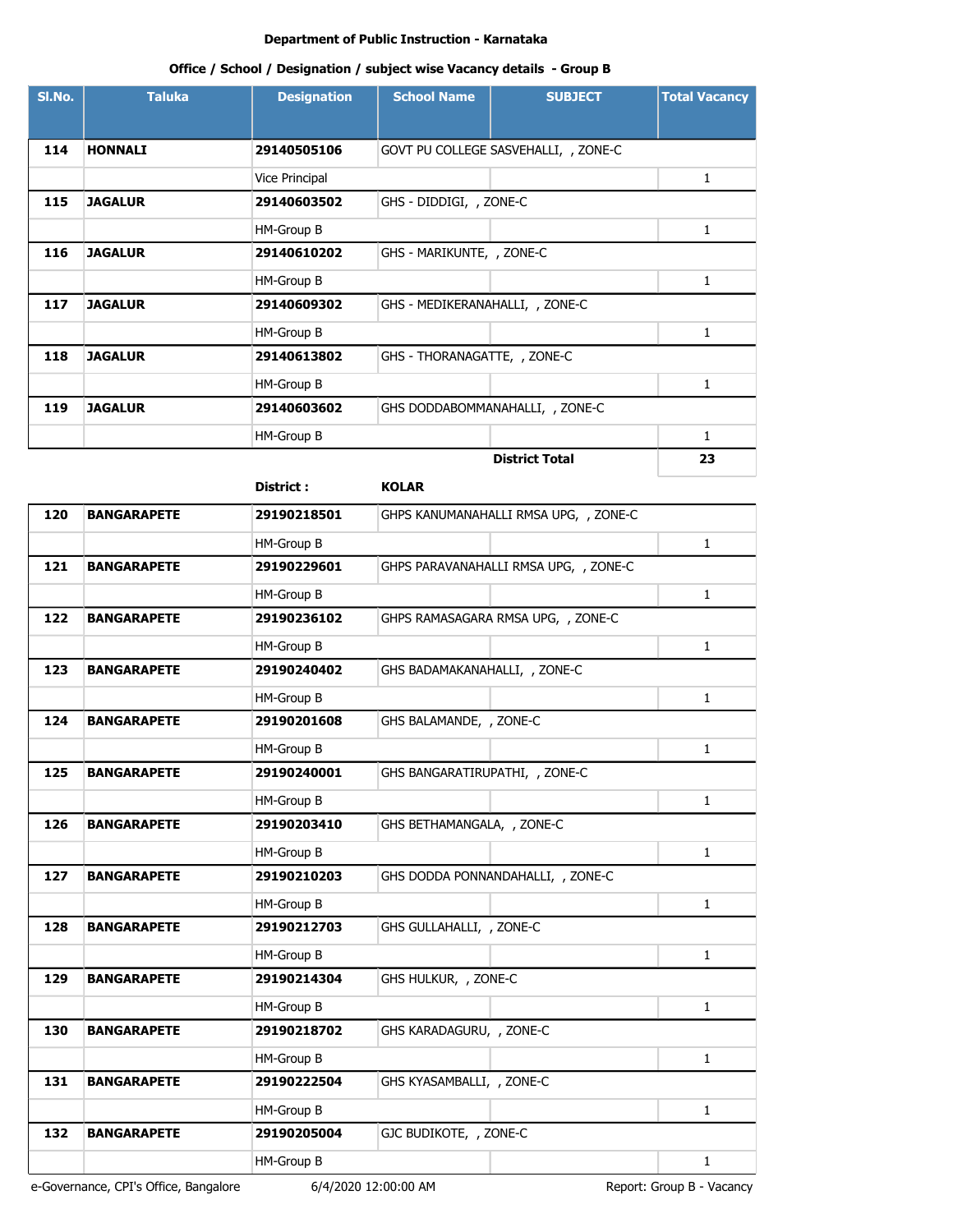# **Office / School / Designation / subject wise Vacancy details - Group B**

| SI.No. | <b>Taluka</b>      | <b>Designation</b> | <b>School Name</b>              | <b>SUBJECT</b>                         | <b>Total Vacancy</b> |
|--------|--------------------|--------------------|---------------------------------|----------------------------------------|----------------------|
|        |                    |                    |                                 |                                        |                      |
| 133    | <b>BANGARAPETE</b> | 29190233207        | GJC SUNDARAPALYA, , ZONE-C      |                                        |                      |
|        |                    | Vice Principal     |                                 |                                        | 1                    |
| 134    | <b>KGF</b>         | 29191300901        |                                 | GHPS BODENAHALLI RMSA UPG, , ZONE-C    |                      |
|        |                    | HM-Group B         |                                 |                                        | 1                    |
| 135    | <b>KGF</b>         | 29191302801        |                                 | GHPS DONIMADAGU RMSA UPG, , ZONE-C     |                      |
|        |                    | HM-Group B         |                                 |                                        | 1                    |
| 136    | <b>KGF</b>         | 29191302602        | GHS DODDUR, , ZONE-C            |                                        |                      |
|        |                    | HM-Group B         |                                 |                                        | 1                    |
| 137    | K G F              | 29191307602        | GHS THOPPANAHALLI, , ZONE-C     |                                        |                      |
|        |                    | HM-Group B         |                                 |                                        | $\mathbf{1}$         |
| 138    | <b>KGF</b>         | 29191311001        | GJC GIRLS, , ZONE-A             |                                        |                      |
|        |                    | Vice Principal     |                                 |                                        | $\mathbf{1}$         |
| 139    | <b>KGF</b>         | 29191303805        | GJC KAMASAMUDRAM, , ZONE-C      |                                        |                      |
|        |                    | Vice Principal     |                                 |                                        | $\mathbf{1}$         |
| 140    | <b>KOLAR</b>       | 29190727801        |                                 | GHPS RAJAKALLAHALLI RMSA UPG, , ZONE-C |                      |
|        |                    | HM-Group B         |                                 |                                        | $\mathbf{1}$         |
| 141    | <b>KOLAR</b>       | 29190701502        | GHS ANNIHALLI, , ZONE-C         |                                        |                      |
|        |                    | HM-Group B         |                                 |                                        | $\mathbf{1}$         |
| 142    | <b>KOLAR</b>       | 29190703503        | GHS BELAMARANAHALLI, , ZONE-C   |                                        |                      |
|        |                    | HM-Group B         |                                 |                                        | $\mathbf{1}$         |
| 143    | <b>KOLAR</b>       | 29190713903        | GHS HOLUR, , ZONE-C             |                                        |                      |
|        |                    | HM-Group B         |                                 |                                        | $\mathbf{1}$         |
| 144    | <b>KOLAR</b>       | 29190720802        | GHS KURUGAL, , ZONE-C           |                                        |                      |
|        |                    | HM-Group B         |                                 |                                        | $\mathbf{1}$         |
| 145    | <b>KOLAR</b>       | 29190720906        | GHS KYALNUR, , ZONE-C           |                                        |                      |
|        |                    | HM-Group B         |                                 |                                        | $\mathbf{1}$         |
| 146    | <b>KOLAR</b>       | 29190721502        | GHS MADDERI, , ZONE-C           |                                        |                      |
|        |                    | HM-Group B         |                                 |                                        | $\mathbf{1}$         |
| 147    | <b>KOLAR</b>       | 29190723502        | GHS MEDIHALA, , ZONE-C          |                                        |                      |
|        |                    | HM-Group B         |                                 |                                        | $\mathbf{1}$         |
| 148    | <b>KOLAR</b>       | 29190725304        | GHS NAYAKARAHALLI, , ZONE-C     |                                        |                      |
|        |                    | HM-Group B         |                                 |                                        | $\mathbf{1}$         |
| 149    | <b>KOLAR</b>       | 29190729902        | GHS SHAPURA, , ZONE-C           |                                        |                      |
|        |                    | HM-Group B         |                                 |                                        | $\mathbf{1}$         |
| 150    | <b>KOLAR</b>       | 29190732602        | GHS THORADEVANDAHALLI, , ZONE-C |                                        |                      |
|        |                    | HM-Group B         |                                 |                                        | $\mathbf{1}$         |
| 151    | <b>KOLAR</b>       | 29190733102        | GHS THYAVANAHALLI, , ZONE-C     |                                        |                      |
|        |                    | HM-Group B         |                                 |                                        | $\mathbf{1}$         |
| 152    | <b>KOLAR</b>       | 29190736206        | GJC BOYS, , ZONE-A              |                                        |                      |
|        |                    | Vice Principal     |                                 |                                        | $\mathbf{1}$         |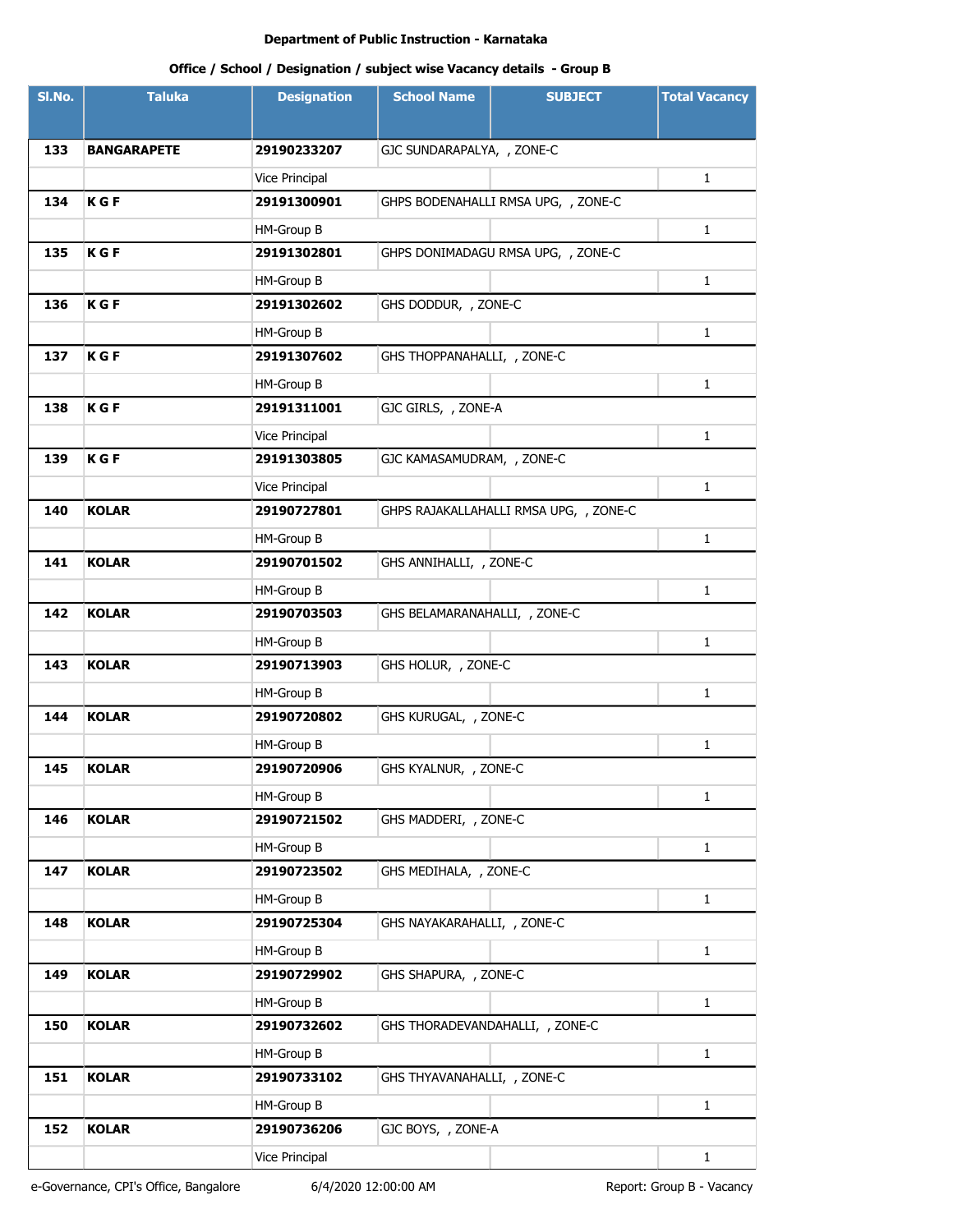# **Office / School / Designation / subject wise Vacancy details - Group B**

| SI.No. | <b>Taluka</b>   | <b>Designation</b> | <b>School Name</b>             | <b>SUBJECT</b>                      | <b>Total Vacancy</b> |
|--------|-----------------|--------------------|--------------------------------|-------------------------------------|----------------------|
|        |                 |                    |                                |                                     |                      |
| 153    | <b>KOLAR</b>    | 29190721304        | GJC MADANAHALLI, , ZONE-C      |                                     |                      |
|        |                 | Vice Principal     |                                |                                     | $\mathbf{1}$         |
| 154    | <b>KOLAR</b>    | 29190734506        | GJC VEMGAL, , ZONE-C           |                                     |                      |
|        |                 | Vice Principal     |                                |                                     | 1                    |
| 155    | <b>KOLAR</b>    | 39291907124        | Govt TTI TALUK KOLAR, , ZONE-A |                                     |                      |
|        |                 | Lecturer-DIET      |                                |                                     | 3                    |
| 156    | <b>MALUR</b>    | 29190902102        | GHPS ARALERI, , ZONE-C         |                                     |                      |
|        |                 | HM-Group B         |                                |                                     | 1                    |
| 157    | <b>MALUR</b>    | 29190932301        |                                | GHPS THORALAKKI RMSA UPG, , ZONE-C  |                      |
|        |                 | HM-Group B         |                                |                                     | $\mathbf{1}$         |
| 158    | <b>MALUR</b>    | 29190901603        | GHS ANEPURA, , ZONE-C          |                                     |                      |
|        |                 | HM-Group B         |                                |                                     | $\mathbf{1}$         |
| 159    | <b>MALUR</b>    | 29190908702        | GHS DINNAHALLI, , ZONE-C       |                                     |                      |
|        |                 | HM-Group B         |                                |                                     | 1                    |
| 160    | <b>MALUR</b>    | 29190909802        | GHS DODDA SHIVARA, , ZONE-C    |                                     |                      |
|        |                 | HM-Group B         |                                |                                     | $\mathbf{1}$         |
| 161    | <b>MALUR</b>    | 29190929503        | GHS SHIVARAPATNA, , ZONE-C     |                                     |                      |
|        |                 | HM-Group B         |                                |                                     | $\mathbf{1}$         |
| 162    | <b>MALUR</b>    | 29190955404        | GJC GIRLS, , ZONE-A            |                                     |                      |
|        |                 | Vice Principal     |                                |                                     | $\mathbf{1}$         |
| 163    | <b>MALUR</b>    | 29190923209        | GJC MASTHI, , ZONE-C           |                                     |                      |
|        |                 | Vice Principal     |                                |                                     | $\mathbf{1}$         |
| 164    | <b>MULBAGAL</b> | 29191048103        |                                | ADARSHA SCHOOLRMSA SCHOOL, , ZONE-C |                      |
|        |                 | HM-Group B         |                                |                                     | $\mathbf{1}$         |
| 165    | MULBAGAL        | 29191000503        | GHS ALANGUR, , ZONE-C          |                                     |                      |
|        |                 | HM-Group B         |                                |                                     | $\mathbf{1}$         |
| 166    | <b>MULBAGAL</b> | 29191001903        | GHS BALASANDRA, , ZONE-C       |                                     |                      |
|        |                 | HM-Group B         |                                |                                     | $\mathbf{1}$         |
| 167    | <b>MULBAGAL</b> | 29191007604        | GHS DEVARAYASAMUDRA, , ZONE-C  |                                     |                      |
|        |                 | HM-Group B         |                                |                                     | $\mathbf{1}$         |
| 168    | <b>MULBAGAL</b> | 29191010702        | GHS GUMMALAPURA, , ZONE-C      |                                     |                      |
|        |                 | HM-Group B         |                                |                                     | $\mathbf{1}$         |
| 169    | <b>MULBAGAL</b> | 29191011202        | GHS HANUMANAHALLI, , ZONE-C    |                                     |                      |
|        |                 | HM-Group B         |                                |                                     | $\mathbf{1}$         |
| 170    | <b>MULBAGAL</b> | 29191011403        | GHS HEBBANI, , ZONE-C          |                                     |                      |
|        |                 | HM-Group B         |                                |                                     | $\mathbf{1}$         |
| 171    | <b>MULBAGAL</b> | 29191023102        | GHS N VADDAHALLI, , ZONE-C     |                                     |                      |
|        |                 | HM-Group B         |                                |                                     | $\mathbf{1}$         |
| 172    | <b>MULBAGAL</b> | 29191049101        | GHS NUGALBANDE, , ZONE-A       |                                     |                      |
|        |                 | HM-Group B         |                                |                                     | $\mathbf{1}$         |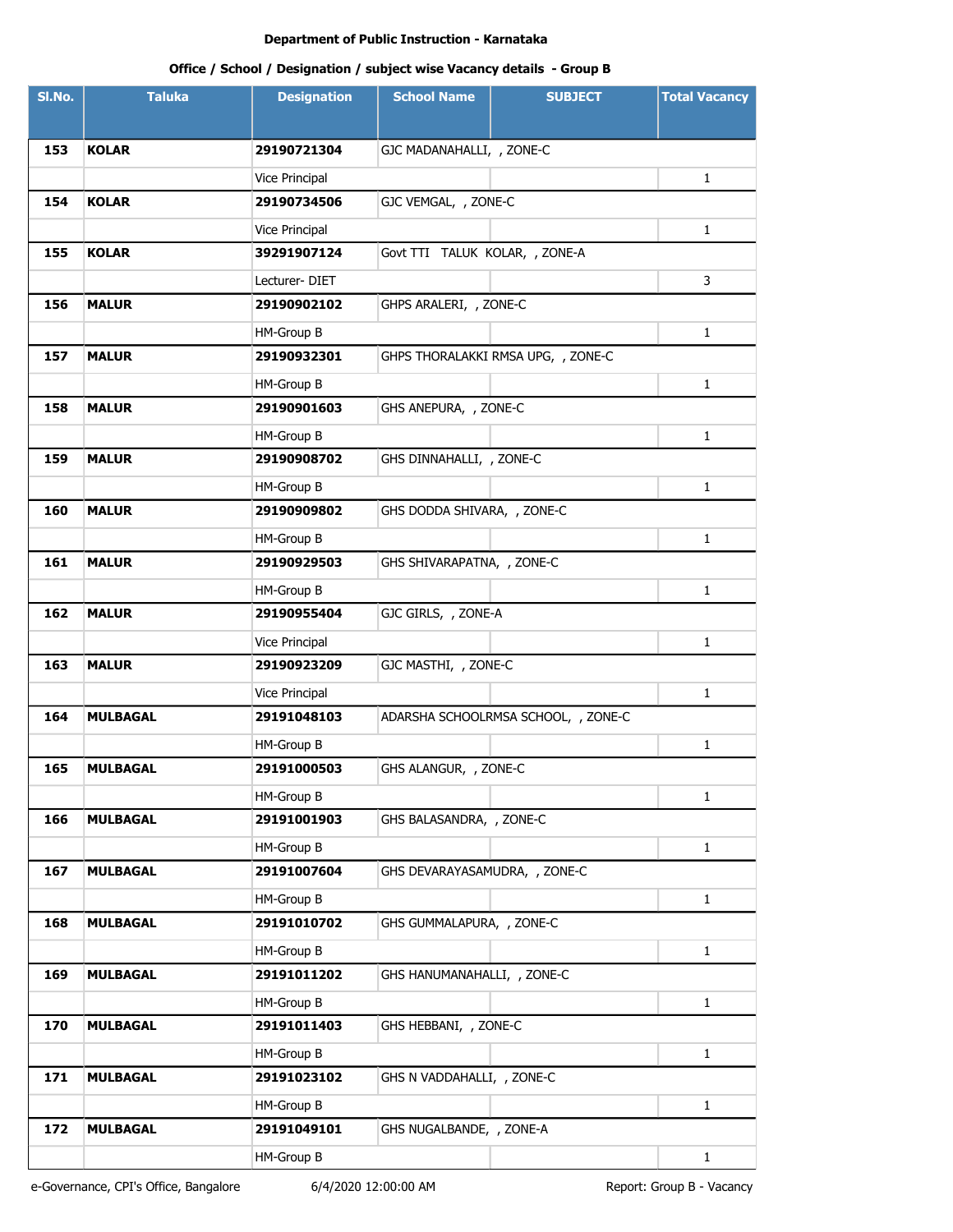# **Office / School / Designation / subject wise Vacancy details - Group B**

| SI.No. | <b>Taluka</b>       | <b>Designation</b> | <b>School Name</b>           | <b>SUBJECT</b>                     | <b>Total Vacancy</b> |
|--------|---------------------|--------------------|------------------------------|------------------------------------|----------------------|
|        |                     |                    |                              |                                    |                      |
| 173    | <b>MULBAGAL</b>     | 29191030104        |                              | GHS THIMMARAVUTHANAHALLI, , ZONE-C |                      |
|        |                     | HM-Group B         |                              |                                    | $\mathbf{1}$         |
| 174    | <b>MULBAGAL</b>     | 29191030202        | GHS THIPPADODDI, , ZONE-C    |                                    |                      |
|        |                     | HM-Group B         |                              |                                    | $\mathbf{1}$         |
| 175    | <b>MULBAGAL</b>     | 29191033701        | GHS VIRUPAKSHI, , ZONE-B     |                                    |                      |
|        |                     | HM-Group B         |                              |                                    | $\mathbf{1}$         |
| 176    | MULBAGAL            | 29191048604        | GJC GIRLS MULBAGAL, , ZONE-A |                                    |                      |
|        |                     | Vice Principal     |                              |                                    | $\mathbf{1}$         |
| 177    | <b>SRINIVASAPUR</b> | 29191200506        | GHS ADGAL, , ZONE-C          |                                    |                      |
|        |                     | HM-Group B         |                              |                                    | $\mathbf{1}$         |
| 178    | <b>SRINIVASAPUR</b> | 29191212503        | GHS IMARAKUNTE,, ZONE-C      |                                    |                      |
|        |                     | HM-Group B         |                              |                                    | 1                    |
| 179    | <b>SRINIVASAPUR</b> | 29191218504        | GHS KURIGEPALLI, , ZONE-C    |                                    |                      |
|        |                     | HM-Group B         |                              |                                    | $\mathbf{1}$         |
| 180    | <b>SRINIVASAPUR</b> | 29191219108        | GHS LAKSHMIPURA, , ZONE-C    |                                    |                      |
|        |                     | HM-Group B         |                              |                                    | 1                    |
| 181    | <b>SRINIVASAPUR</b> | 29191221202        | GHS MATAKASANDRA, , ZONE-C   |                                    |                      |
|        |                     | HM-Group B         |                              |                                    | 1                    |
| 182    | <b>SRINIVASAPUR</b> | 29191221707        | GHS MUDIMADAGU, , ZONE-C     |                                    |                      |
|        |                     | HM-Group B         |                              |                                    | 1                    |
| 183    | <b>SRINIVASAPUR</b> | 29191226206        | GHS PULIGURKOTE, , ZONE-C    |                                    |                      |
|        |                     | HM-Group B         |                              |                                    | 1                    |
| 184    | <b>SRINIVASAPUR</b> | 29191227302        | GHS RONUR, , ZONE-C          |                                    |                      |
|        |                     | HM-Group B         |                              |                                    | 1                    |
| 185    | <b>SRINIVASAPUR</b> | 29191229404        | GHS THADIGOL, , ZONE-C       |                                    |                      |
|        |                     | HM-Group B         |                              |                                    | 1                    |
| 186    | <b>SRINIVASAPUR</b> | 29191232402        | GHS Y HOSAKOTE, , ZONE-C     |                                    |                      |
|        |                     | HM-Group B         |                              |                                    | $\mathbf{1}$         |
| 187    | <b>SRINIVASAPUR</b> | 29191210709        | GJC GOWNAPALLI, , ZONE-C     |                                    |                      |
|        |                     | Vice Principal     |                              |                                    | $\mathbf{1}$         |
| 188    | <b>SRINIVASAPUR</b> | 29191244601        | GJCGIRLSS.V.PURA, , ZONE-A   |                                    |                      |
|        |                     | Vice Principal     |                              |                                    | $\mathbf{1}$         |
|        |                     |                    |                              | <b>District Total</b>              | 71                   |

#### **District : MADHUGIRI**

**189 -- 39291806118** Govt TTI TALUK SIRA, , ZONE-C Lecturer-Govt TTI ARTS KANNADA 1 **190 -- 34291800024** DIET MADHUGIRI, , ZONE-A Lecturer- DIET 2 **191 KORATAGERE 29310319304** GOVT GIRLS HIGH SCHOOL KORATAGERE, , ZONE-A HM-Group B 1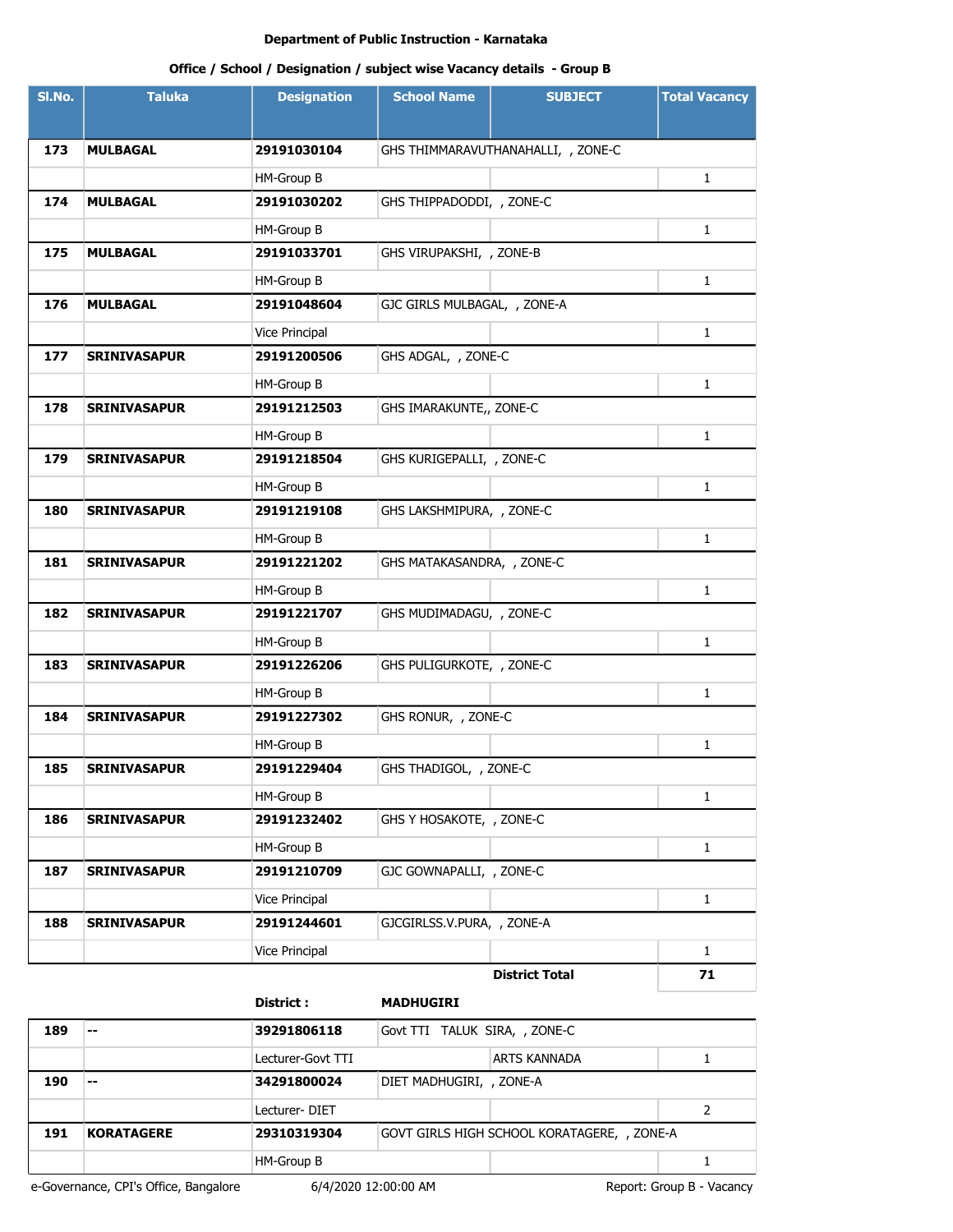| SI.No. | <b>Taluka</b>     | <b>Designation</b> | <b>School Name</b> | <b>SUBJECT</b>                                      | <b>Total Vacancy</b> |
|--------|-------------------|--------------------|--------------------|-----------------------------------------------------|----------------------|
|        |                   |                    |                    |                                                     |                      |
| 192    | <b>KORATAGERE</b> | 29310311602        |                    | GOVT HIGH SCHOOL DUDDANAHALLI, , ZONE-C             |                      |
|        |                   | HM-Group B         |                    |                                                     | 1                    |
| 193    | <b>KORATAGERE</b> | 29310310403        |                    | GOVT HIGH SCHOOL YALACHAGERE, , ZONE-C              |                      |
|        |                   | HM-Group B         |                    |                                                     | $\mathbf{1}$         |
| 194    | <b>KORATAGERE</b> | 29310306503        |                    | GOVT HIGH SCHOOLL GODRAHALLI, , ZONE-C              |                      |
|        |                   | HM-Group B         |                    |                                                     | 1                    |
| 195    | <b>MADHUGIRI</b>  | 29310415003        |                    | GOVT HIGH SCHOOL DABBEGATTA, , ZONE-C               |                      |
|        |                   | HM-Group B         |                    |                                                     | $\mathbf{1}$         |
| 196    | <b>MADHUGIRI</b>  | 29310416905        |                    | GOVT HIGH SCHOOL BADAVANAHALLI, , ZONE-C            |                      |
|        |                   | HM-Group B         |                    |                                                     | $\mathbf{1}$         |
| 197    | <b>MADHUGIRI</b>  | 29310404206        |                    | GOVT HIGH SCHOOL GARANI, , ZONE-C                   |                      |
|        |                   | HM-Group B         |                    |                                                     | $\mathbf{1}$         |
| 198    | <b>MADHUGIRI</b>  | 29310417002        |                    | GOVT HIGH SCHOOL GIDADAGALAHALLI, , ZONE-C          |                      |
|        |                   | HM-Group B         |                    |                                                     | $\mathbf{1}$         |
| 199    | <b>MADHUGIRI</b>  | 29310413502        |                    | GOVT HIGH SCHOOL SHIVANAGERE, , ZONE-C              |                      |
|        |                   | HM-Group B         |                    |                                                     | 1                    |
| 200    | <b>MADHUGIRI</b>  | 29310406202        |                    | GOVT HIGH SCHOOL THONDOTI, , ZONE-C                 |                      |
|        |                   | HM-Group B         |                    |                                                     | $\mathbf{1}$         |
| 201    | <b>MADHUGIRI</b>  | 29310420801        | , ZONE-C           | GOVT HIGHER PRIMARY AND SECONDARY SCHOOL KONDAVADI, |                      |
|        |                   | HM-Group B         |                    |                                                     | 1                    |
| 202    | <b>MADHUGIRI</b>  | 29310421204        |                    | GOVT JUNIOR COLLEGE BYALYA, , ZONE-C                |                      |
|        |                   | Vice Principal     |                    |                                                     | $\mathbf{1}$         |
| 203    | <b>PAVAGADA</b>   | 29310512903        |                    | GOVT HIGH SCHOOL B.K HALLI, , ZONE-C                |                      |
|        |                   | HM-Group B         |                    |                                                     | 1                    |
| 204    | PAVAGADA          | 29310505002        |                    | GOVT HIGH SCHOOL GANGASAGARA, , ZONE-C              |                      |
|        |                   | HM-Group B         |                    |                                                     | $\mathbf{1}$         |
| 205    | <b>PAVAGADA</b>   | 29310502402        |                    | GOVT HIGH SCHOOL GOWDETI, , ZONE-C                  |                      |
|        |                   | HM-Group B         |                    |                                                     | $\mathbf{1}$         |
| 206    | <b>PAVAGADA</b>   | 29310506303        |                    | GOVT HIGH SCHOOL SASALAKUNTE, , ZONE-C              |                      |
|        |                   | HM-Group B         |                    |                                                     | 1                    |
| 207    | <b>PAVAGADA</b>   | 29310503502        |                    | GOVT HIGH SCHOOL SIDDAPURA, , ZONE-C                |                      |
|        |                   | HM-Group B         |                    |                                                     | $\mathbf{1}$         |
| 208    | <b>PAVAGADA</b>   | 29310511504        |                    | GOVT JUNIOR COLLEGE THIRUMANI, , ZONE-C             |                      |
|        |                   | Vice Principal     |                    |                                                     | $\mathbf{1}$         |
| 209    | <b>SIRA</b>       | 29310622902        |                    | GOVT HIGH SCHOOL SHAGADADU, , ZONE-C                |                      |
|        |                   | HM-Group B         |                    |                                                     | $\mathbf{1}$         |
| 210    | <b>SIRA</b>       | 29310601709        |                    | GOVT HIGH SCHOOL BARAGURU, , ZONE-C                 |                      |
|        |                   | HM-Group B         |                    |                                                     | $\mathbf{1}$         |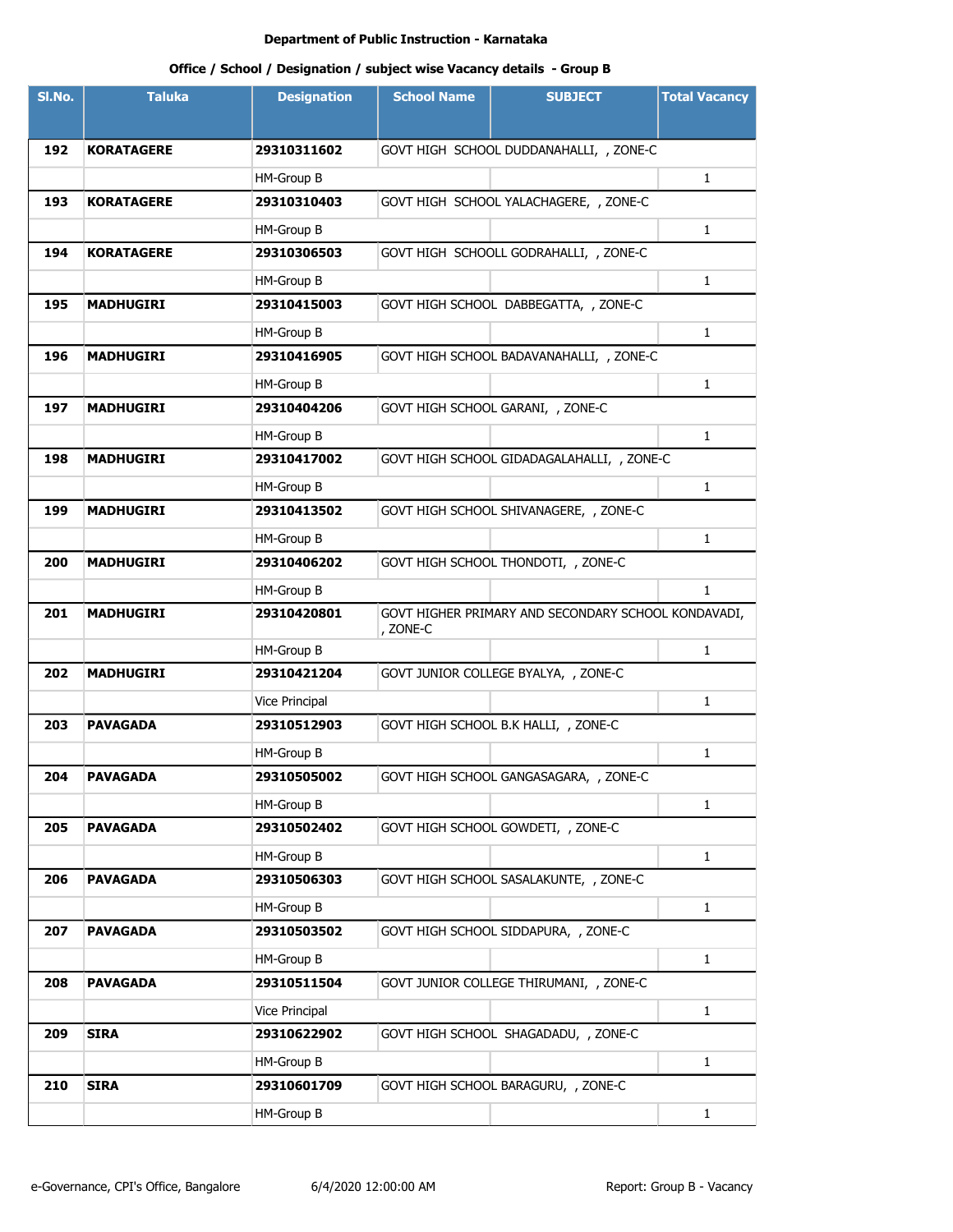# **Office / School / Designation / subject wise Vacancy details - Group B**

| SI.No. | <b>Taluka</b> | <b>Designation</b>    | <b>School Name</b> | <b>SUBJECT</b>                                   | <b>Total Vacancy</b> |
|--------|---------------|-----------------------|--------------------|--------------------------------------------------|----------------------|
|        |               |                       |                    |                                                  |                      |
| 211    | <b>SIRA</b>   | 29310626403           |                    | GOVT HIGH SCHOOL BENCHE BASAVANAHALLI, , ZONE-C  |                      |
|        |               | HM-Group B            |                    |                                                  | $\mathbf{1}$         |
| 212    | <b>SIRA</b>   | 29310605608           |                    | GOVT HIGH SCHOOL BEVINAHALLI, , ZONE-C           |                      |
|        |               | HM-Group B            |                    |                                                  | $\mathbf{1}$         |
| 213    | <b>SIRA</b>   | 29310610610           |                    | GOVT HIGH SCHOOL BUKKAPATTANA, , ZONE-C          |                      |
|        |               | HM-Group B            |                    |                                                  | $\mathbf{1}$         |
| 214    | <b>SIRA</b>   | 29310600105           |                    | GOVT HIGH SCHOOL DODDABANAGERE, , ZONE-C         |                      |
|        |               | HM-Group B            |                    |                                                  | $\mathbf{1}$         |
| 215    | <b>SIRA</b>   | 29310615409           |                    | GOVT HIGH SCHOOL HETTAPPANAHATTI, , ZONE-C       |                      |
|        |               | HM-Group B            |                    |                                                  | $\mathbf{1}$         |
| 216    | <b>SIRA</b>   | 29310617603           |                    | GOVT HIGH SCHOOL SAKSHIHALLI, , ZONE-C           |                      |
|        |               | HM-Group B            |                    |                                                  | $\mathbf{1}$         |
| 217    | <b>SIRA</b>   | 29310612707           |                    | GOVT HIGH SCHOOL CHIKKANAHALLI, , ZONE-C         |                      |
|        |               | Vice Principal        |                    |                                                  | $\mathbf{1}$         |
| 218    | <b>SIRA</b>   | 29310604013           |                    | GOVT JUNIOR COLLEGE PATTANAYAKANAHALLI, , ZONE-C |                      |
|        |               | Vice Principal        |                    |                                                  | $\mathbf{1}$         |
| 219    | <b>SIRA</b>   | 29310613004           |                    | GOVT JUNIOR COLLEGE GULIGENAHALLI, , ZONE-C      |                      |
|        |               | <b>Vice Principal</b> |                    |                                                  | $\mathbf{1}$         |
| 220    | <b>SIRA</b>   | 29310601108           |                    | GOVT JUNIOR COLLEGE LAKKANAHALLI, , ZONE-C       |                      |
|        |               | Vice Principal        |                    |                                                  | $\mathbf{1}$         |
| 221    | <b>SIRA</b>   | 29310620801           |                    | GOVT JUNIOR COLLEGE SIRA, , ZONE-A               |                      |
|        |               | Vice Principal        |                    |                                                  | $\mathbf{1}$         |
|        |               |                       |                    | <b>District Total</b>                            | 34                   |

**District : RAMANAGARA**

| 222 | --                 | 34292100028   | DIET RAMANAGARA, , ZONE-A     |   |
|-----|--------------------|---------------|-------------------------------|---|
|     |                    | Lecturer-DIET |                               | 1 |
| 223 | <b>CHANNAPATNA</b> | 29320700503   | G HS DASHAVARA, , ZONE-C      |   |
|     |                    | HM-Group B    |                               | 1 |
| 224 | <b>CHANNAPATNA</b> | 29320706105   | G HS THAGACHAGERE, , ZONE-B   |   |
|     |                    | HM-Group B    |                               | 1 |
| 225 | <b>CHANNAPATNA</b> | 29320706405   | GHS MANGALAVARAPETE, , ZONE-A |   |
|     |                    | HM-Group B    |                               | 1 |
| 226 | <b>KANAKAPURA</b>  | 29320820104   | G HS ALANATHA, , ZONE-C       |   |
|     |                    | HM-Group B    |                               | 1 |
| 227 | <b>KANAKAPURA</b>  | 29320818702   | G HS BIJJAHALLI, , ZONE-C     |   |
|     |                    | HM-Group B    |                               | 1 |
| 228 | <b>KANAKAPURA</b>  | 29320809705   | G HS CHAKANAHALLI, , ZONE-C   |   |
|     |                    | HM-Group B    |                               | 1 |
| 229 | <b>KANAKAPURA</b>  | 29320811502   | G HS GORAVINAPURA, , ZONE-C   |   |
|     |                    | HM-Group B    |                               | 1 |
|     |                    |               |                               |   |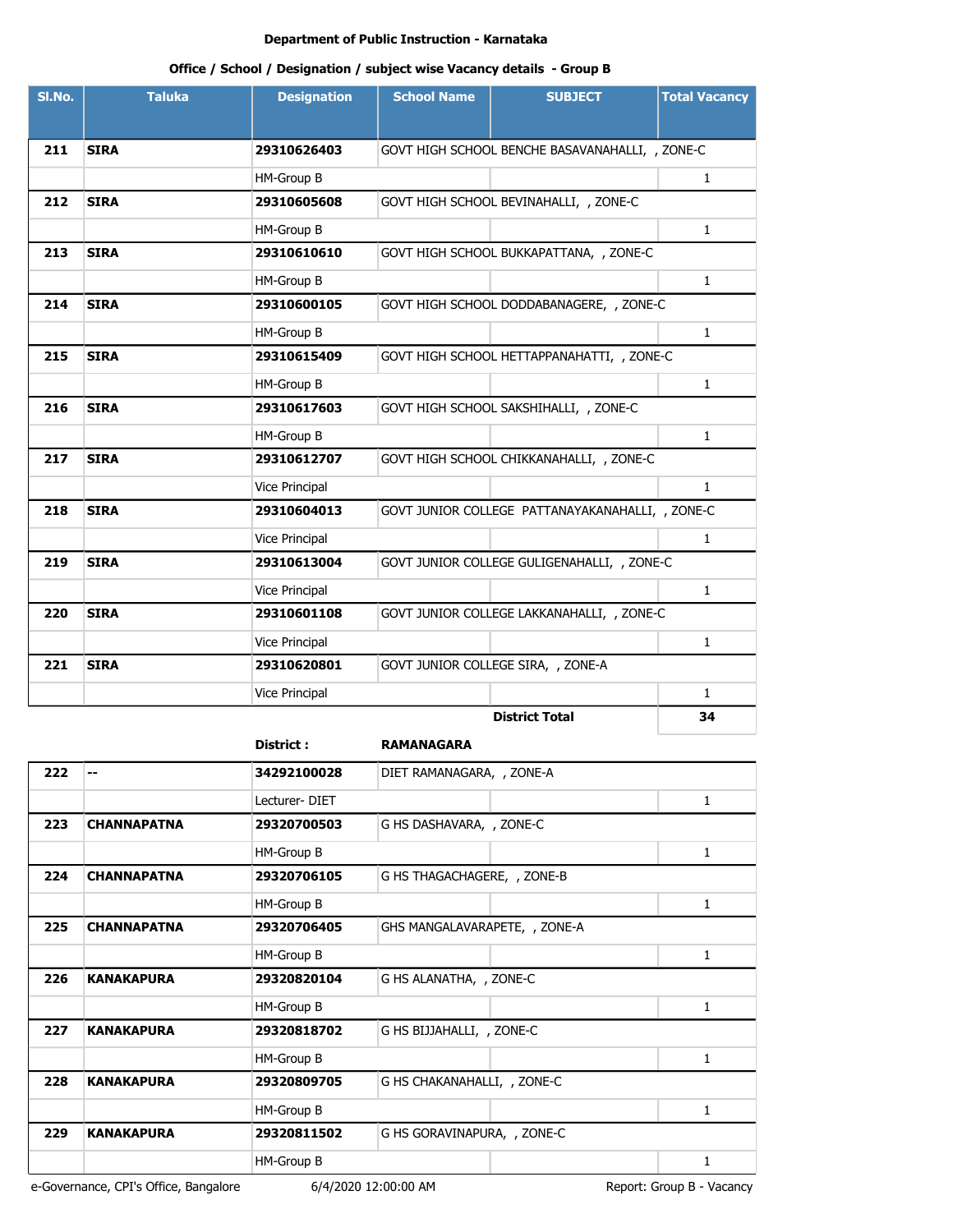# **Office / School / Designation / subject wise Vacancy details - Group B**

| SI.No. | <b>Taluka</b>     | <b>Designation</b> | <b>School Name</b>                | <b>SUBJECT</b>        | <b>Total Vacancy</b> |
|--------|-------------------|--------------------|-----------------------------------|-----------------------|----------------------|
| 230    | <b>KANAKAPURA</b> | 29320818205        | G HS HERINDYAPANAHALLI, , ZONE-C  |                       |                      |
|        |                   | HM-Group B         |                                   |                       | 1                    |
| 231    | <b>KANAKAPURA</b> | 29320810107        | G HS SHIVANAHALLI, , ZONE-B       |                       |                      |
|        |                   | HM-Group B         |                                   |                       | 1                    |
| 232    | <b>KANAKAPURA</b> | 29320810803        | G HS THIGALARAHOSAHALLI, , ZONE-C |                       |                      |
|        |                   | HM-Group B         |                                   |                       | $\mathbf{1}$         |
| 233    | <b>KANAKAPURA</b> | 29320805104        | G HS THOKASANDRA, , ZONE-C        |                       |                      |
|        |                   | HM-Group B         |                                   |                       | $\mathbf{1}$         |
| 234    | KANAKAPURA        | 29320816002        | G HS UYYAMBALLI, , ZONE-C         |                       |                      |
|        |                   | HM-Group B         |                                   |                       | $\mathbf{1}$         |
| 235    | <b>KANAKAPURA</b> | 29320806202        | G HSBANAVASI, , ZONE-C            |                       |                      |
|        |                   | HM-Group B         |                                   |                       | $\mathbf{1}$         |
| 236    | <b>KANAKAPURA</b> | 29320824202        | G UHS KANAKAPURA, , ZONE-A        |                       |                      |
|        |                   | HM-Group B         |                                   |                       | $\mathbf{1}$         |
| 237    | <b>KANAKAPURA</b> | 29320818206        | GCHS HALASURU, , ZONE-C           |                       |                      |
|        |                   | HM-Group B         |                                   |                       | 1                    |
| 238    | <b>KANAKAPURA</b> | 29320802902        | GHS CHIKKAKALABALU, , ZONE-C      |                       |                      |
|        |                   | HM-Group B         |                                   |                       | $\mathbf{1}$         |
| 239    | <b>KANAKAPURA</b> | 29320815406        | GHS HUKUNDA, , ZONE-C             |                       |                      |
|        |                   | HM-Group B         |                                   |                       | 1                    |
| 240    | <b>MAGADI</b>     | 29320526405        | G UHS MAGADI, , ZONE-A            |                       |                      |
|        |                   | HM-Group B         |                                   |                       | $\mathbf{1}$         |
| 241    | <b>MAGADI</b>     | 29320504204        | G HS SHIVANASANDRA, , ZONE-C      |                       |                      |
|        |                   | HM-Group B         |                                   |                       | 1                    |
| 242    | <b>RAMANAGARA</b> | 29320602908        | G HS HARISANDRA, , ZONE-C         |                       |                      |
|        |                   | HM-Group B         |                                   |                       | 1                    |
| 243    | <b>RAMANAGARA</b> | 29320603905        | G HS MAYAGANAHALLI, , ZONE-B      |                       |                      |
|        |                   | HM-Group B         |                                   |                       | $\mathbf{1}$         |
| 244    | <b>RAMANAGARA</b> | 29320612615        | GHS RAMANAGARA URDU, , ZONE-A     |                       |                      |
|        |                   | HM-Group B         |                                   |                       | $\mathbf{1}$         |
| 245    | <b>RAMANAGARA</b> | 29320607505        | GHS THOREDODDI, , ZONE-C          |                       |                      |
|        |                   | HM-Group B         |                                   |                       | $\mathbf{1}$         |
| 246    | <b>RAMANAGARA</b> | 29320612612        | GJC RAMANAGARABOYS, , ZONE-A      |                       |                      |
|        |                   | Vice Principal     |                                   |                       | $\mathbf{1}$         |
|        |                   |                    |                                   | <b>District Total</b> | 25                   |
|        |                   | District:          | <b>SHIVAMOGGA</b>                 |                       |                      |

| 247 | <b>BHADRAVATI</b> | 29150110608    | GPUC-URDU DONABAGATTA, , ZONE-B |  |  |
|-----|-------------------|----------------|---------------------------------|--|--|
|     |                   | Vice Principal |                                 |  |  |
| 248 | <b>HOSANAGAR</b>  | 29150203701    | GHS KANUGODU, , ZONE-C          |  |  |
|     |                   | HM-Group B     |                                 |  |  |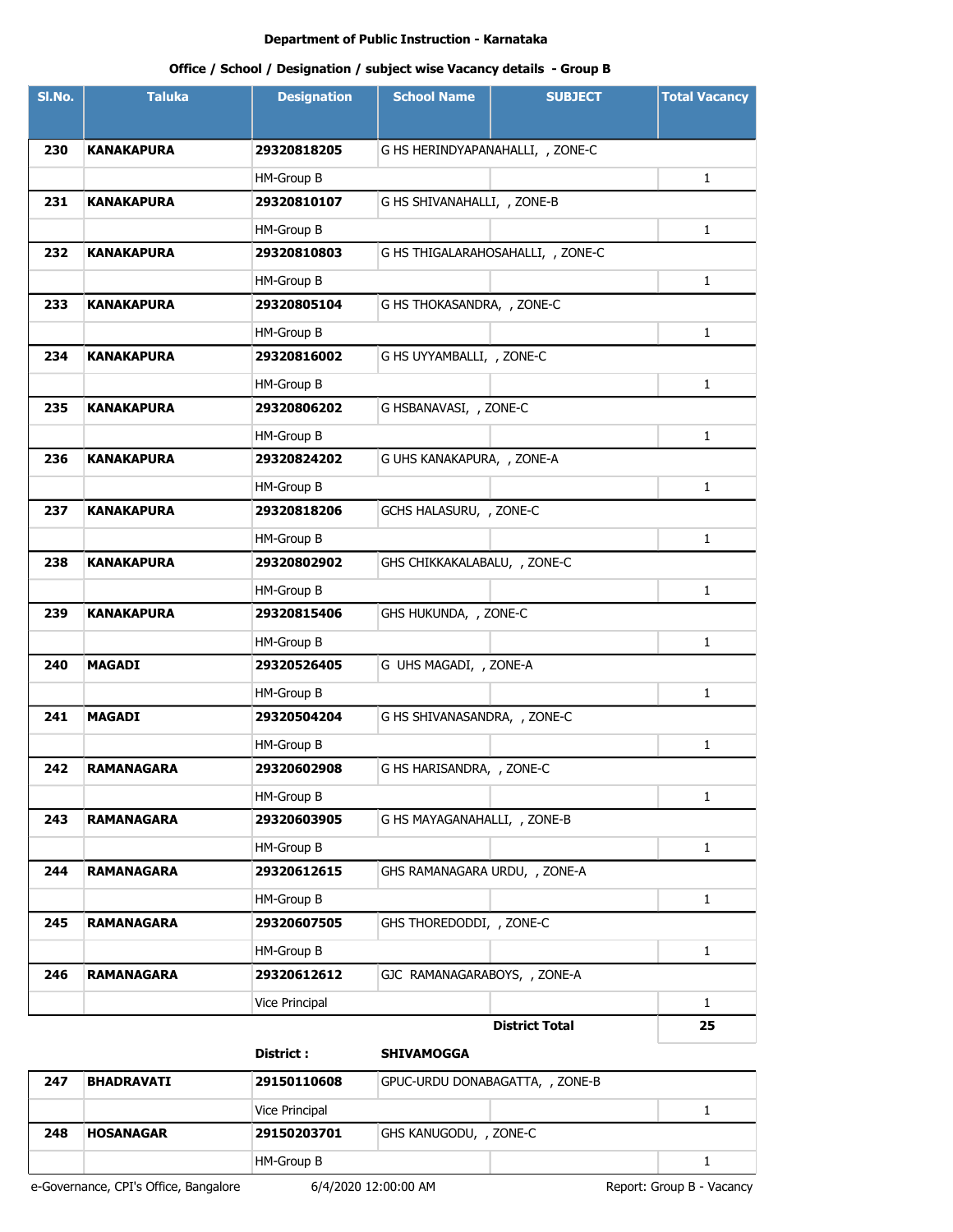| SI.No. | <b>Taluka</b>       | <b>Designation</b> | <b>School Name</b>               | <b>SUBJECT</b>        | <b>Total Vacancy</b> |
|--------|---------------------|--------------------|----------------------------------|-----------------------|----------------------|
|        |                     |                    |                                  |                       |                      |
| 249    | <b>HOSANAGAR</b>    | 29150203203        | GHS MASAGALLI, , ZONE-C          |                       |                      |
|        |                     | HM-Group B         |                                  |                       | 1                    |
| 250    | <b>HOSANAGAR</b>    | 29150224601        | GHS NAGARA, , ZONE-C             |                       |                      |
|        |                     | HM-Group B         |                                  |                       | 1                    |
| 251    | <b>SAGAR</b>        | 29150331601        | GHS BYAKODU, , ZONE-C            |                       |                      |
|        |                     | HM-Group B         |                                  |                       | $\mathbf{1}$         |
| 252    | <b>SAGAR</b>        | 29150325403        | GHS KARGAL, , ZONE-A             |                       |                      |
|        |                     | HM-Group B         |                                  |                       | $\mathbf{1}$         |
| 253    | <b>SAGAR</b>        | 29150300304        | GHS NAGAVALLI, , ZONE-C          |                       |                      |
|        |                     | HM-Group B         |                                  |                       | 1                    |
| 254    | <b>SAGAR</b>        | 29150331301        | GPUC SAGAR, , ZONE-A             |                       |                      |
|        |                     | HM-Group B         |                                  |                       | 1                    |
| 255    | <b>SHIVAMOGGA</b>   | 29150541402        | GHS DURGIGUDI, , ZONE-A          |                       |                      |
|        |                     | HM-Group B         |                                  |                       | 1                    |
| 256    | <b>SHIVAMOGGA</b>   | 29150539253        | GHS VINOBANAGARA, , ZONE-A       |                       |                      |
|        |                     | HM-Group B         |                                  |                       | 1                    |
| 257    | <b>SORAB</b>        | 29150617403        | GHS GUDAVI, , ZONE-C             |                       |                      |
|        |                     | HM-Group B         |                                  |                       | 1                    |
| 258    | <b>SORAB</b>        | 29150613802        | GHS HARISHI, , ZONE-C            |                       |                      |
|        |                     | HM-Group B         |                                  |                       | $\mathbf{1}$         |
| 259    | <b>SORAB</b>        | 29150616602        | GHS KADASURU, , ZONE-C           |                       |                      |
|        |                     | HM-Group B         |                                  |                       | $\mathbf{1}$         |
| 260    | <b>SORAB</b>        | 29150641601        | GHS KOTIPURA, , ZONE-C           |                       |                      |
|        |                     | HM-Group B         |                                  |                       | 1                    |
| 261    | <b>SORAB</b>        | 29150605810        | GPUC ANAVATTI, , ZONE-C          |                       |                      |
|        |                     | Vice Principal     |                                  |                       | 1                    |
| 262    | <b>SORAB</b>        | 29150641501        | GPUC SORAB, , ZONE-A             |                       |                      |
|        |                     | Vice Principal     |                                  |                       | $\mathbf{1}$         |
| 263    | <b>THIRTHAHALLI</b> | 29150717903        | GHS HEDDURU, , ZONE-C            |                       |                      |
|        |                     | HM-Group B         |                                  |                       | $\mathbf{1}$         |
| 264    | THIRTHAHALLI        | 29150740901        | GHS KADTHURU, , ZONE-C           |                       |                      |
|        |                     | HM-Group B         |                                  |                       | $\mathbf{1}$         |
| 265    | <b>THIRTHAHALLI</b> | 29150734701        | GHS KATTEHAKKALU, , ZONE-C       |                       |                      |
|        |                     | HM-Group B         |                                  |                       | $\mathbf{1}$         |
| 266    | <b>THIRTHAHALLI</b> | 29150736703        | GJC GIRLS THIRTHAHALLI, , ZONE-A |                       |                      |
|        |                     | Vice Principal     |                                  |                       | $\mathbf{1}$         |
| 267    | <b>THIRTHAHALLI</b> | 29150737804        | GPUC THIRTHAHALLI, , ZONE-A      |                       |                      |
|        |                     | Vice Principal     |                                  |                       | $\mathbf{1}$         |
|        |                     |                    |                                  | <b>District Total</b> | 21                   |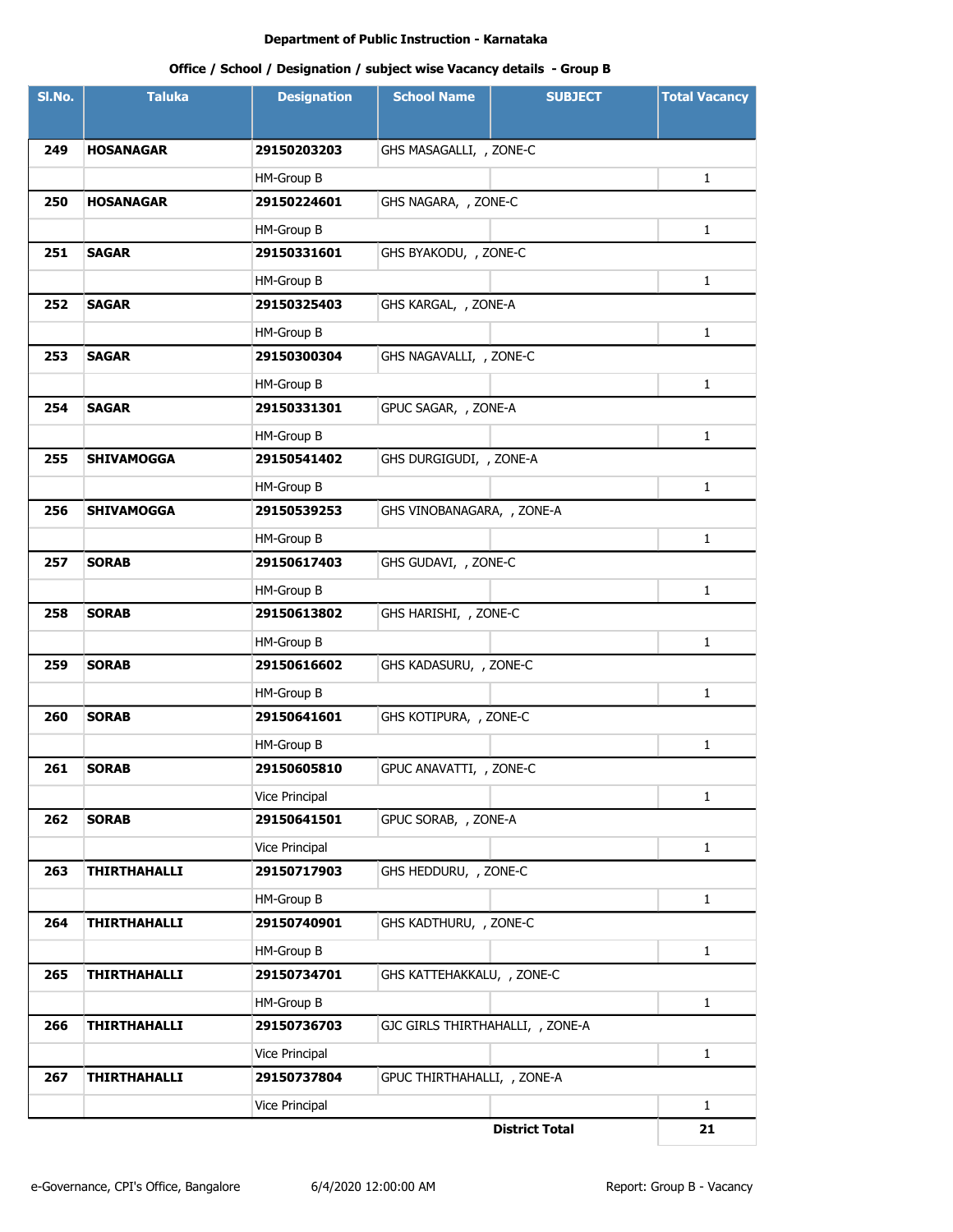| SI.No. | <b>Taluka</b>       | <b>Designation</b> | <b>School Name</b>             | <b>SUBJECT</b>                                        | <b>Total Vacancy</b> |
|--------|---------------------|--------------------|--------------------------------|-------------------------------------------------------|----------------------|
|        |                     |                    |                                |                                                       |                      |
|        |                     | District:          | <b>TUMKUR</b>                  |                                                       |                      |
| 268    | CHIKKANAYAKANAHALLI | 29180121003        | GCHS BADAKEGUDLU, , ZONE-C     |                                                       |                      |
|        |                     | HM-Group B         |                                |                                                       | $\mathbf{1}$         |
| 269    | CHIKKANAYAKANAHALLI | 29180117604        | GHS C N HALLI Ward-2, , ZONE-A |                                                       |                      |
|        |                     | HM-Group B         |                                |                                                       | $\mathbf{1}$         |
| 270    | CHIKKANAYAKANAHALLI | 29180120503        | GHS DABBAGUNTE, , ZONE-C       |                                                       |                      |
|        |                     | HM-Group B         |                                |                                                       | $\mathbf{1}$         |
| 271    | CHIKKANAYAKANAHALLI | 29180120309        | GHS DASUDI, , ZONE-C           |                                                       |                      |
|        |                     | HM-Group B         |                                |                                                       | $\mathbf{1}$         |
| 272    | CHIKKANAYAKANAHALLI | 29180104804        |                                | GHS HULIYAR THAMMADIHALLI, , ZONE-C                   |                      |
|        |                     | HM-Group B         |                                |                                                       | $\mathbf{1}$         |
| 273    | CHIKKANAYAKANAHALLI | 29180111003        | GHS THEERTHAPURA, , ZONE-C     |                                                       |                      |
|        |                     | HM-Group B         |                                |                                                       | $\mathbf{1}$         |
| 274    | <b>GUBBI</b>        | 29180216004        | GCHS K KALLAHALLI, , ZONE-C    |                                                       |                      |
|        |                     | HM-Group B         |                                |                                                       | $\mathbf{1}$         |
| 275    | <b>KUNIGAL</b>      | 29181005805        | GCHS TAVAREKERE, , ZONE-C      |                                                       |                      |
|        |                     | HM-Group B         |                                |                                                       | $\mathbf{1}$         |
| 276    | <b>KUNIGAL</b>      | 29181002703        | GCHS VALGEREPURA, , ZONE-C     |                                                       |                      |
|        |                     | HM-Group B         |                                |                                                       | $\mathbf{1}$         |
| 277    | <b>KUNIGAL</b>      | 29181003502        | GHS KODAVATTI, , ZONE-C        |                                                       |                      |
|        |                     | HM-Group B         |                                |                                                       | $\mathbf{1}$         |
| 278    | <b>KUNIGAL</b>      | 29181004502        | GHS YELEKADAKALU, , ZONE-C     |                                                       |                      |
|        |                     | HM-Group B         |                                |                                                       | $\mathbf{1}$         |
| 279    | <b>KUNIGAL</b>      | 29181018504        |                                | GOVT. HIGH SCHOOL THEREDAKUPPE, , ZONE-C              |                      |
|        |                     | HM-Group B         |                                |                                                       | 1                    |
| 280    | <b>KUNIGAL</b>      | 29181019015        |                                | GCPRE-UNIVERSITY COLLEGE HULIYURDURGA, , ZONE-C       |                      |
|        |                     | Vice Principal     |                                |                                                       | 1                    |
| 281    | <b>KUNIGAL</b>      | 29181034601        | , ZONE-A                       | GOVT. JUNIOR COLLEGE MAHATHMA GANDHI KUNIGAL Ward-21, |                      |
|        |                     | Vice Principal     |                                |                                                       | $\mathbf{1}$         |
| 282    | <b>TIPTUR</b>       | 29180829402        | ZONE-C                         | GOVT. COMPOSITE HIGH SCHOOL HONGELAKSHMI KSHETRA, ,   |                      |
|        |                     | HM-Group B         |                                |                                                       | $\mathbf{1}$         |
| 283    | <b>TIPTUR</b>       | 29180809803        |                                | GOVT. HIGH SCHOOL GANGANAGATTA, , ZONE-C              |                      |
|        |                     | HM-Group B         |                                |                                                       | $\mathbf{1}$         |
| 284    | <b>TIPTUR</b>       | 29180823404        |                                | GOVT. HIGH SCHOOL HALEPALYA TIPTUR Ward-12, , ZONE-A  |                      |
|        |                     | HM-Group B         |                                |                                                       | $\mathbf{1}$         |
| 285    | <b>TIPTUR</b>       | 29180803503        |                                | GOVT. COMPOSITE HIGH SCHOOL ALBUR, , ZONE-C           |                      |
|        |                     | HM-Group B         |                                | <b>KANNADA</b>                                        | $\mathbf{1}$         |
| 286    | <b>TIPTUR</b>       | 29180815002        |                                | GOVT. COMPOSITE HIGH SCHOOL SHIVARA, , ZONE-C         |                      |
|        |                     | HM-Group B         |                                | KANNADA                                               | $\mathbf{1}$         |